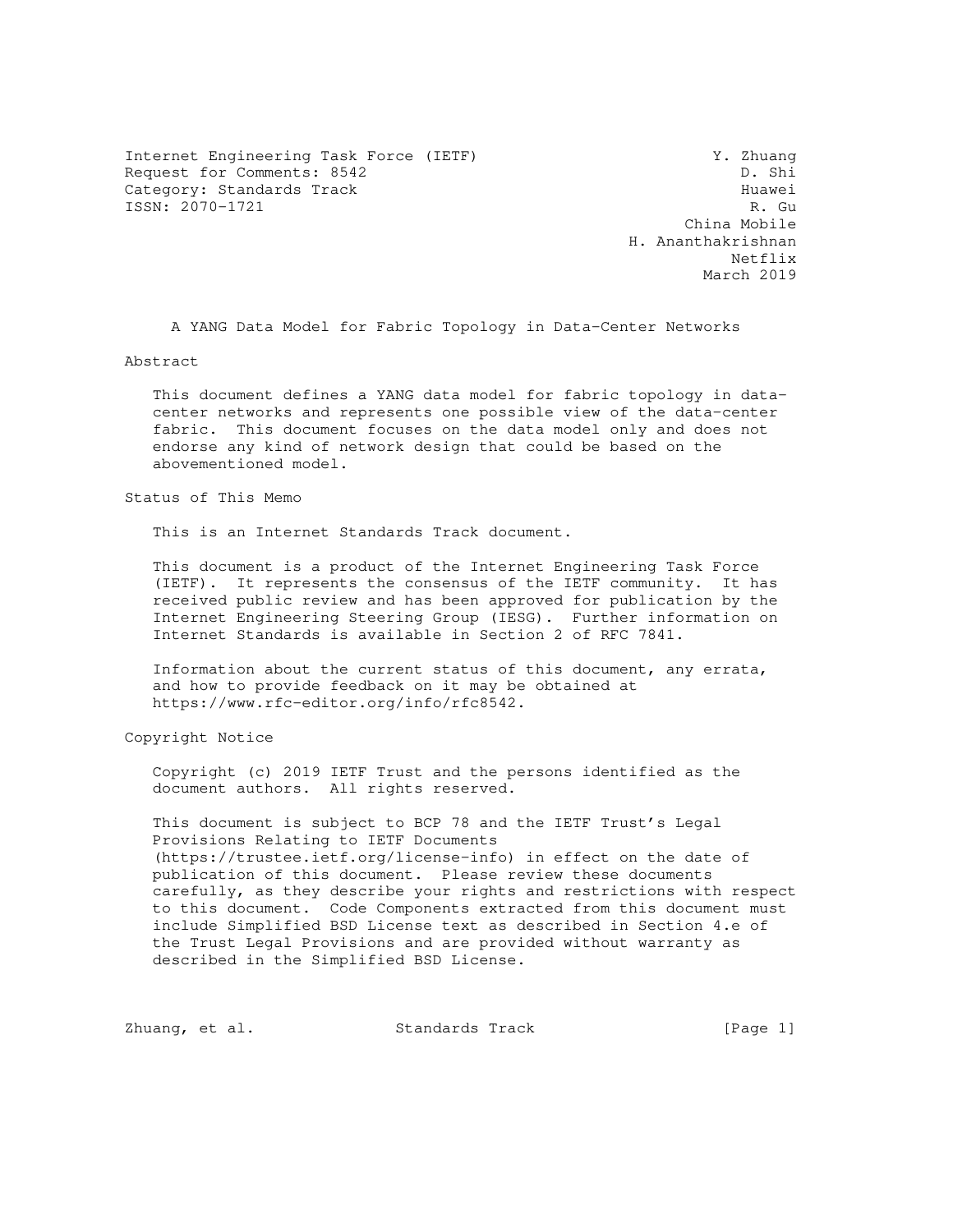Table of Contents

| 2.<br>Definitions and Acronyms            | 3   |
|-------------------------------------------|-----|
| 2.1.                                      | 3   |
| 2.2.                                      | 3   |
| 3.                                        | 4   |
| Topology Model Structure<br>3.1.          | 4   |
| 3.2.<br>Fabric Topology Model             | 4   |
|                                           | 5   |
| 3.2.2.<br>Fabric Node Extension           | 6   |
| 3.2.3. Fabric Termination-Point Extension | 7   |
| 4.                                        | - 8 |
| 5.                                        | 21  |
| 6.                                        | 22  |
|                                           | 23  |
| Normative References                      | 23  |
| Informative References<br>7.2.            | 24  |
| Appendix A. Non-NMDA-State Modules        | 25  |
|                                           | 32  |
|                                           | 32  |

### 1. Introduction

 A data-center (DC) network can be composed of single or multiple fabrics, which are also known as Points Of Delivery (PODs). These fabrics may be heterogeneous due to implementation of different technologies when a DC network is upgraded or new techniques and features are rolled out. For example, within a DC network, Fabric A may use Virtual eXtensible Local Area Network (VXLAN) while Fabric B may use VLAN. Likewise, an existing fabric may use VXLAN while a new fabric (for example, a fabric introduced for DC upgrade and expansion) may implement a technique discussed in the NVO3 Working Group, such as Geneve [GENEVE]. The configuration and management of such DC networks with heterogeneous fabrics could result in considerable complexity.

 For a DC network, a fabric can be considered as an atomic structure for management purposes. From this point of view, the management of the DC network can be decomposed into a set of tasks to manage each fabric separately, as well as the fabric interconnections. The advantage of this method is to make the overall management tasks flexible and easy to extend in the future.

 As a basis for DC fabric management, this document defines a YANG data model [RFC6020] [RFC7950] for a possible view of the fabric based data-center topology. To do so, it augments the generic

Zhuang, et al. Standards Track [Page 2]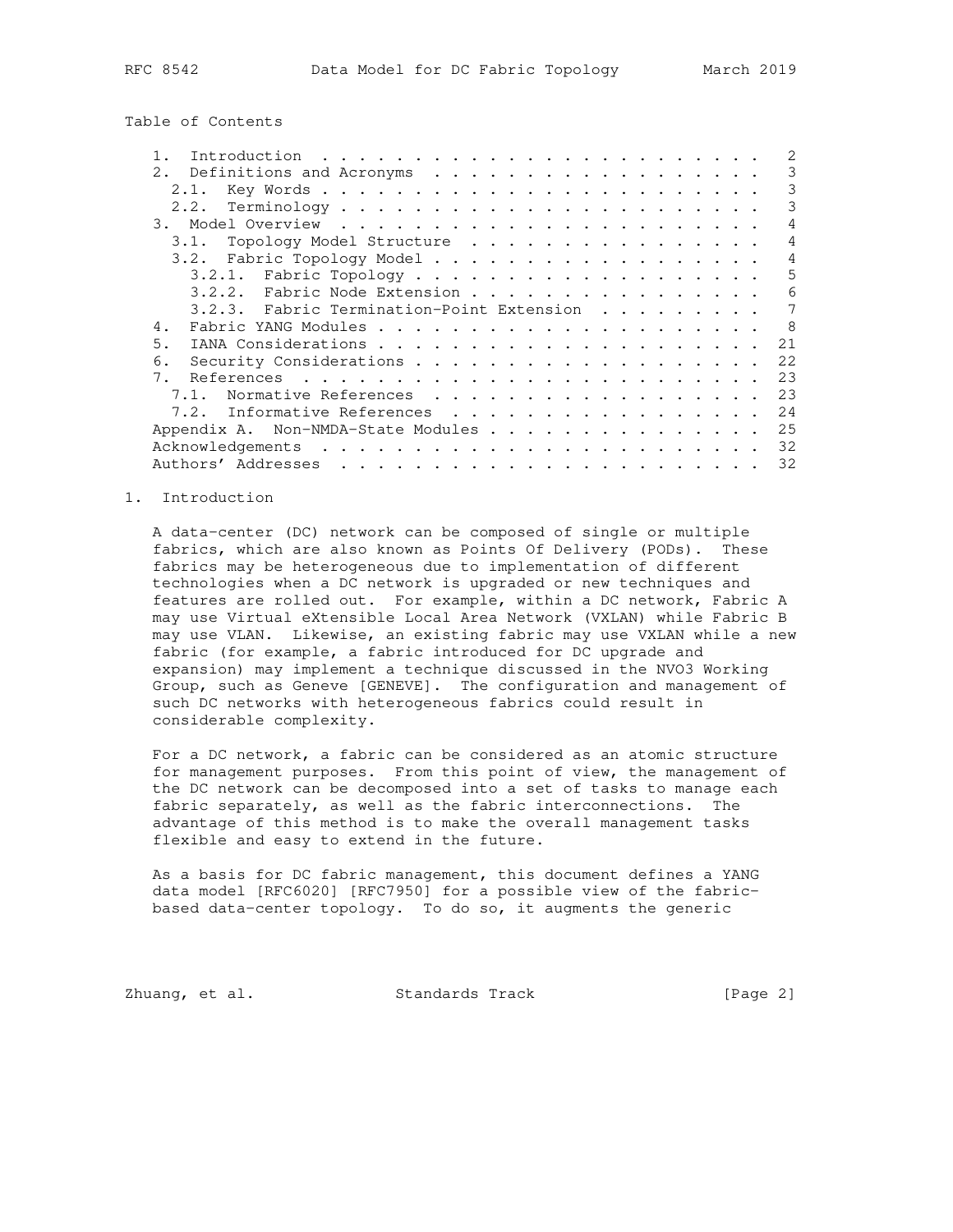network and network topology data models defined in [RFC8345] with information that is specific to data-center fabric networks.

 The model defines the generic configuration and operational state for a fabric-based network topology, which can subsequently be extended by vendors with vendor-specific information as needed. The model can be used by a network controller to represent its view of the fabric topology that it controls and expose this view to network administrators or applications for DC network management.

 Within the context of topology architecture defined in [RFC8345], this model can also be treated as an application of the Interface to the Routing System (I2RS) network topology model [RFC8345] in the scenario of data-center network management. It can also act as a service topology when mapping network elements at the fabric layer to elements of other topologies, such as L3 topologies as defined in [RFC8346].

 By using the fabric topology model defined in this document, people can treat a fabric as a holistic entity and focus on its characteristics (such as encapsulation type and gateway type) as well as its connections to other fabrics, while putting the underlay topology aside. As such, clients can consume the topology information at the fabric level with no need to be aware of the entire set of links and nodes in the corresponding underlay networks. A fabric topology can be configured by a network administrator using the controller by adding physical devices and links into a fabric. Alternatively, fabric topology can be learned from the underlay network infrastructure.

- 2. Definitions and Acronyms
- 2.1. Key Words

 The key words "MUST", "MUST NOT", "REQUIRED", "SHALL", "SHALL NOT", "SHOULD", "SHOULD NOT", "RECOMMENDED", "NOT RECOMMENDED", "MAY", and "OPTIONAL" in this document are to be interpreted as described in BCP 14 [RFC2119] [RFC8174] when, and only when, they appear in all capitals, as shown here.

# 2.2. Terminology

 POD: a module of network, compute, storage, and application components that work together to deliver networking services. It represents a repeatable design pattern. Its components maximize the modularity, scalability, and manageability of data centers.

Fabric: composed of several PODs to form a data-center network.

Zhuang, et al. Standards Track [Page 3]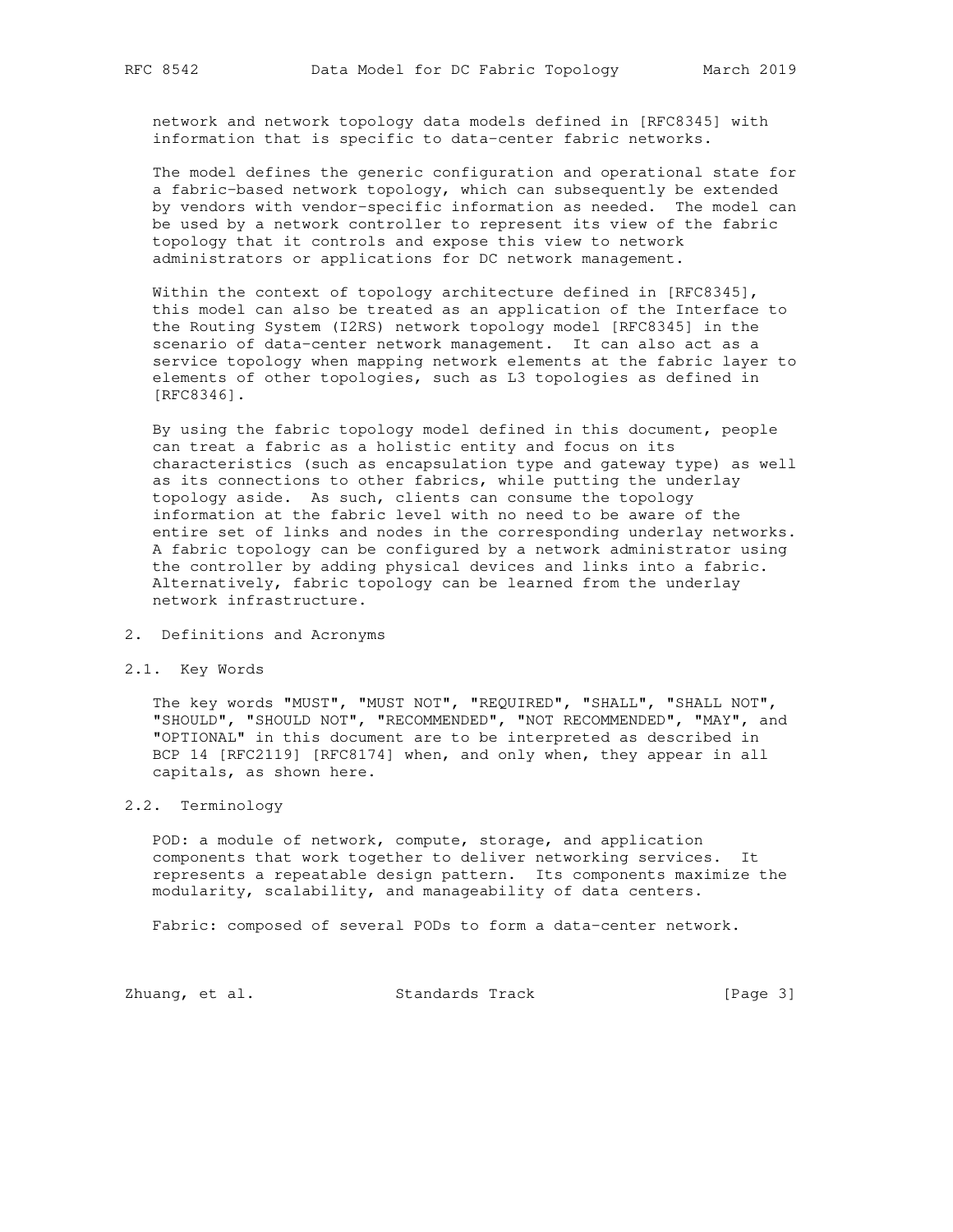# 3. Model Overview

 This section provides an overview of the DC fabric topology model and its relationship with other topology models.

### 3.1. Topology Model Structure

 The relationship of the DC fabric topology model and other topology models is shown in Figure 1.



Figure 1: The Network Data Model Structure

 From the perspective of resource management and service provisioning for a data-center network, the fabric topology model augments the basic network topology model with definitions and features specific to a DC fabric, to provide common configuration and operations for heterogeneous fabrics.

# 3.2. Fabric Topology Model

 The fabric topology model module is designed to be generic and can be applied to data-center fabrics built with different technologies, such as VLAN and VXLAN. The main purpose of this module is to configure and manage fabrics and their connections. It provides a fabric-based topology view for data-center applications.

Zhuang, et al. Standards Track [Page 4]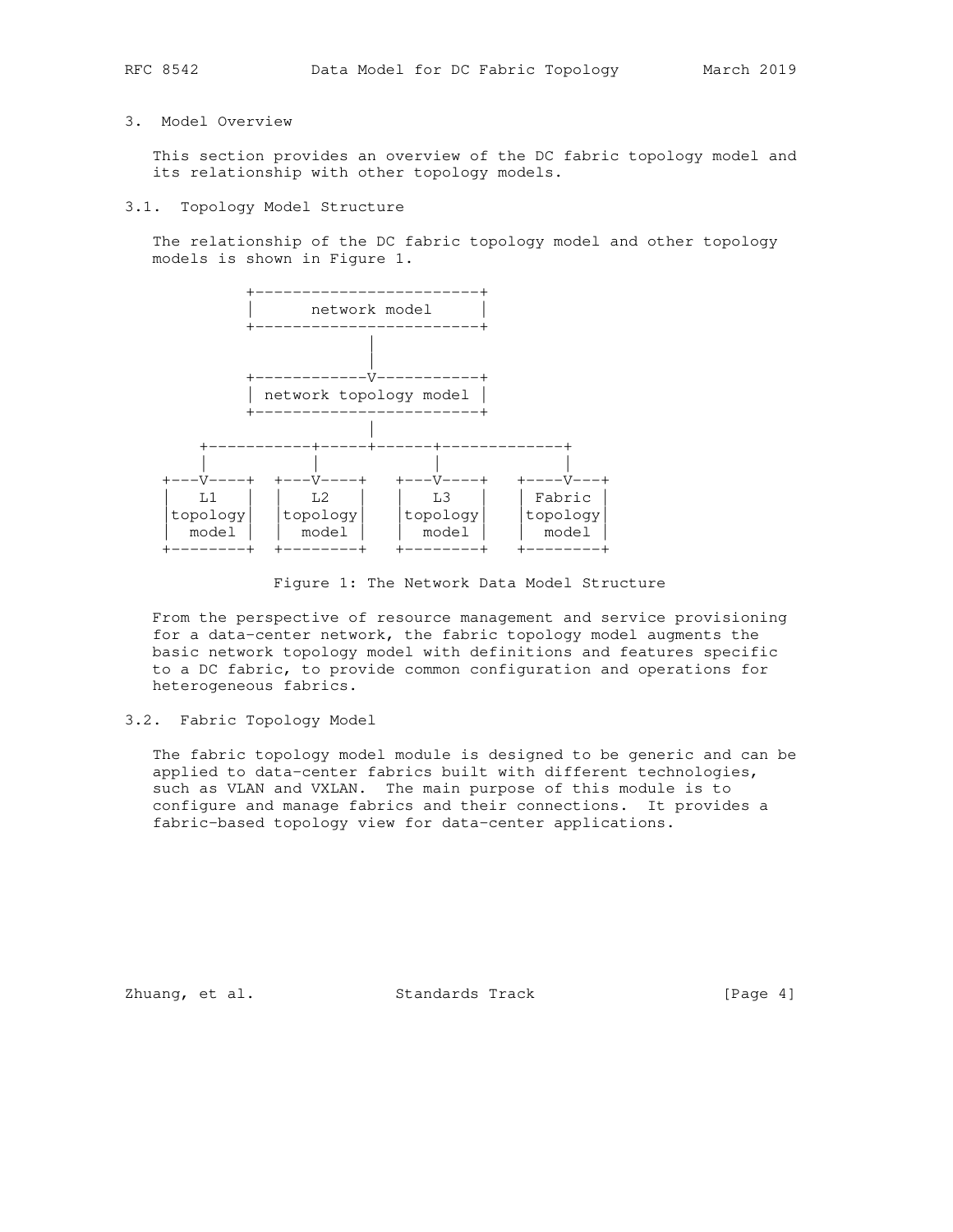### 3.2.1. Fabric Topology

 In the fabric topology module, a fabric is modeled as a node of a network; as such, the fabric-based data-center network consists of a set of fabric nodes and their connections. The following depicts a snippet of the definitions to show the main structure of the model. The notation syntax follows [RFC8340].

```
 module: ietf-dc-fabric-topology
      augment /nw:networks/nw:network/nw:network-types:
        +--rw fabric-network!
      augment /nw:networks/nw:network/nw:node:
        +--rw fabric-attributes
 +--rw fabric-id? fabric-id
 +--rw name? string
 +--rw type? fabrictype:underlay-network-type
           +--rw description? string
           +--rw options
          +--\ldots augment /nw:networks/nw:network/nw:node/nt:termination-point:
         +--ro fport-attributes
 +--ro name? string
 +--ro role? fabric-port-role
 +--ro type? fabric-port-type
```
 The fabric topology module augments the generic ietf-network and ietf-network-topology modules as follows:

- o A new topology type, "ietf-dc-fabric-topology", is defined and added under the "network-types" container of the ietf-network module.
- o Fabric is defined as a node under the network/node container. A new container, "fabric-attributes", is defined to carry attributes for a fabric such as gateway mode, fabric types, involved device nodes, and links.
- o Termination points (in the network topology module) are augmented with fabric port attributes defined in a container. The "termination-point" here is used to represent a fabric "port" that provides connections to other nodes, such as an internal device, another fabric externally, or end hosts.

 Details of the fabric node and the fabric termination point extension will be explained in the following sections.

Zhuang, et al. Standards Track [Page 5]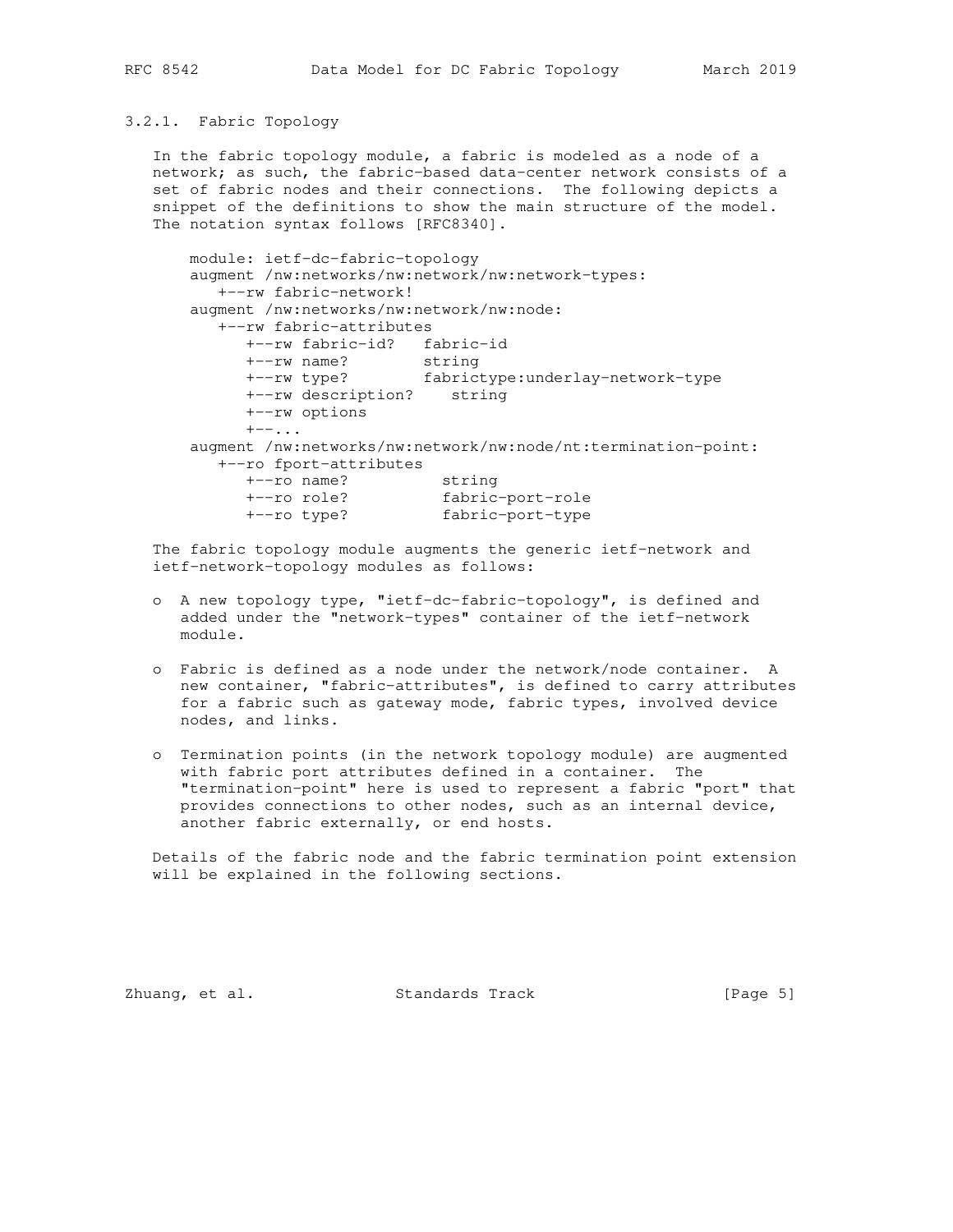## 3.2.2. Fabric Node Extension

 As an atomic network (that is, a set of nodes and links that composes a POD and also supports a single overlay/underlay instance), a fabric itself is composed of a set of network elements, i.e., devices and related links. The configuration of a fabric is contained under the "fabric-attributes" container depicted as follows. The notation syntax follows [RFC8340].

| +--rw fabric-attributes            |                                                             |
|------------------------------------|-------------------------------------------------------------|
|                                    | +--rw fabric-id? fabrictypes:fabric-id                      |
| string<br>$+--rw$ name?            |                                                             |
|                                    | +--rw type? fabrictype:underlay-network-type                |
| +--rw vni-capacity                 |                                                             |
| +--rw min? int32                   |                                                             |
| $+--rw$ max? int32                 |                                                             |
| +--rw description? string          |                                                             |
| +--rw options                      |                                                             |
|                                    |                                                             |
|                                    | +--rw gateway-mode? enumeration                             |
|                                    | +--rw traffic-behavior? enumeration                         |
|                                    | +--rw capability-supported* fabrictype:service-capabilities |
| +--rw device-nodes* [device-ref]   |                                                             |
|                                    | +--rw device-ref fabrictype:node-ref                        |
|                                    | +--rw role*? fabrictype:device-role                         |
| +--rw device-links* [link-ref]     |                                                             |
| +--rw link-ref fabrictype:link-ref |                                                             |
| +--rw device-ports* [port-ref]     |                                                             |
| +--rw port-ref fabrictype:tp-ref   |                                                             |
|                                    | +--rw port-type? fabrictypes:port-type                      |
| +--rw bandwidth?                   | fabrictypes: bandwidth                                      |

 In the module, additional data objects for fabric nodes are introduced by augmenting the "node" list of the network module. New objects include fabric name, type of the fabric, and descriptions of the fabric, as well as a set of options defined in an "options" container. The "options" container includes the gateway-mode type (centralized or distributed) and traffic behavior (whether an Access Control List (ACL) is needed for the traffic). Also, it includes a list of device nodes and related links as "supporting-node" to form a fabric network. These device nodes and links are represented as leaf-refs of existing nodes and links in the underlay topology. For the device node, the "role" object is defined to represent the role of a device within the fabric, such as "SPINE" or "LEAF", which should work together with the gateway-mode.

Zhuang, et al. Standards Track [Page 6]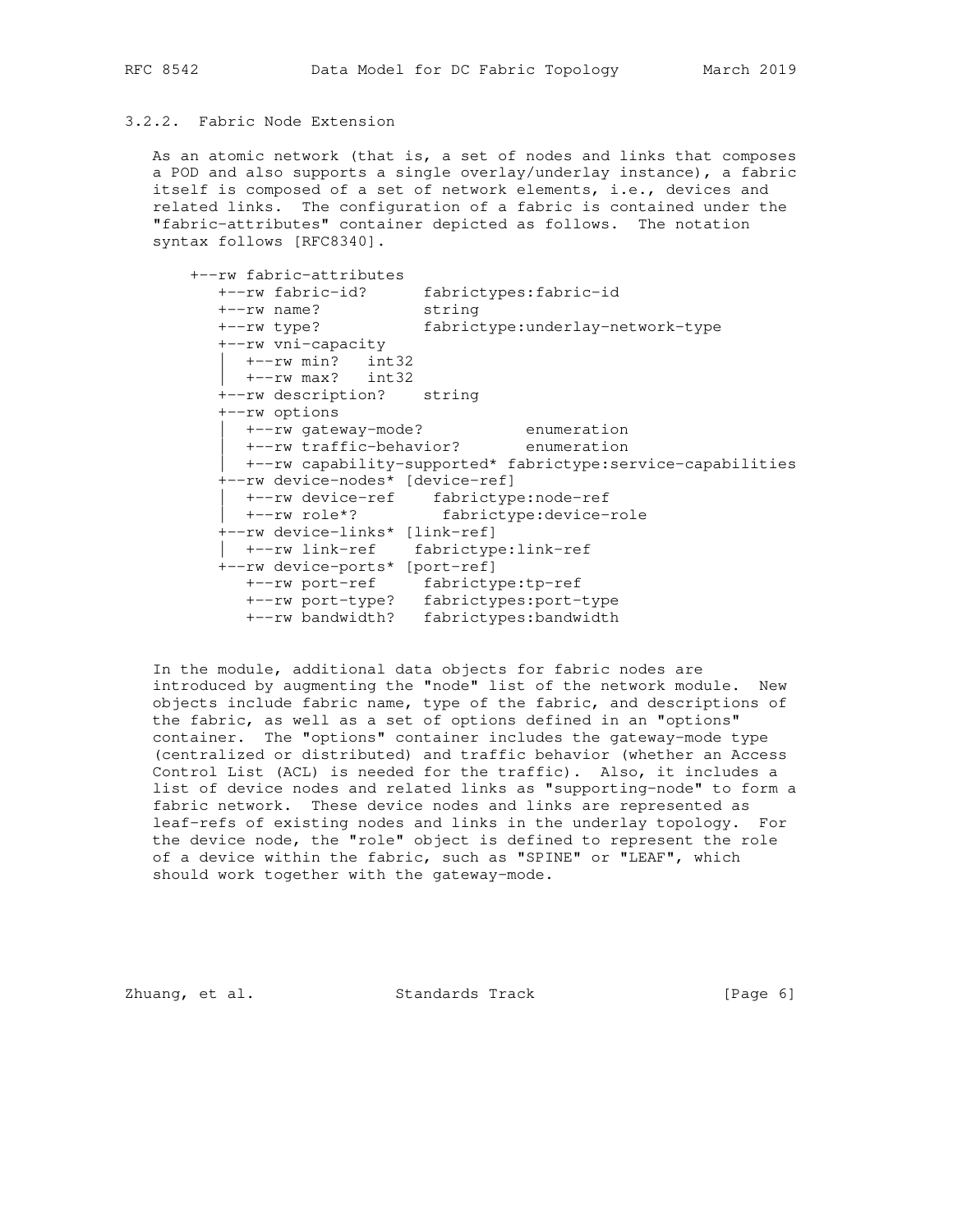# 3.2.3. Fabric Termination-Point Extension

 Since a fabric can be considered as a node, "termination-points" can represent fabric "ports" that connect to other fabrics and end hosts, as well as devices inside the fabric.

 As such, the set of "termination-points" of a fabric indicate all of its connections, including its internal connections, interconnections with other fabrics, and connections to end hosts.

 The structure of fabric ports is as follows. The notation syntax follows [RFC8340].

```
 augment /nw:networks/nw:network/nw:node/nt:termination-point:
     +--ro fport-attributes
```

| $+--ro$ name?             | string           |
|---------------------------|------------------|
| $+--ro$ role?             | fabric-port-role |
| $+--ro$ type?             | fabric-port-type |
| +--ro device-port? tp-ref |                  |
| +--ro (tunnel-option)?    |                  |
|                           |                  |

 This structure augments the termination points (in the network topology module) with fabric port attributes defined in a container.

 New nodes are defined for fabric ports, including fabric name, role of the port within the fabric (internal port, external port to outside network, access port to end hosts), and port type (L2 interface, L3 interface). By defining the device port as a tp-ref, a fabric port can be mapped to a device node in the underlay network.

 Additionally, a new container for tunnel-options is introduced to present the tunnel configuration on a port.

 The termination point information is learned from the underlay networks, not configured by the fabric topology layer.

Zhuang, et al. Standards Track [Page 7]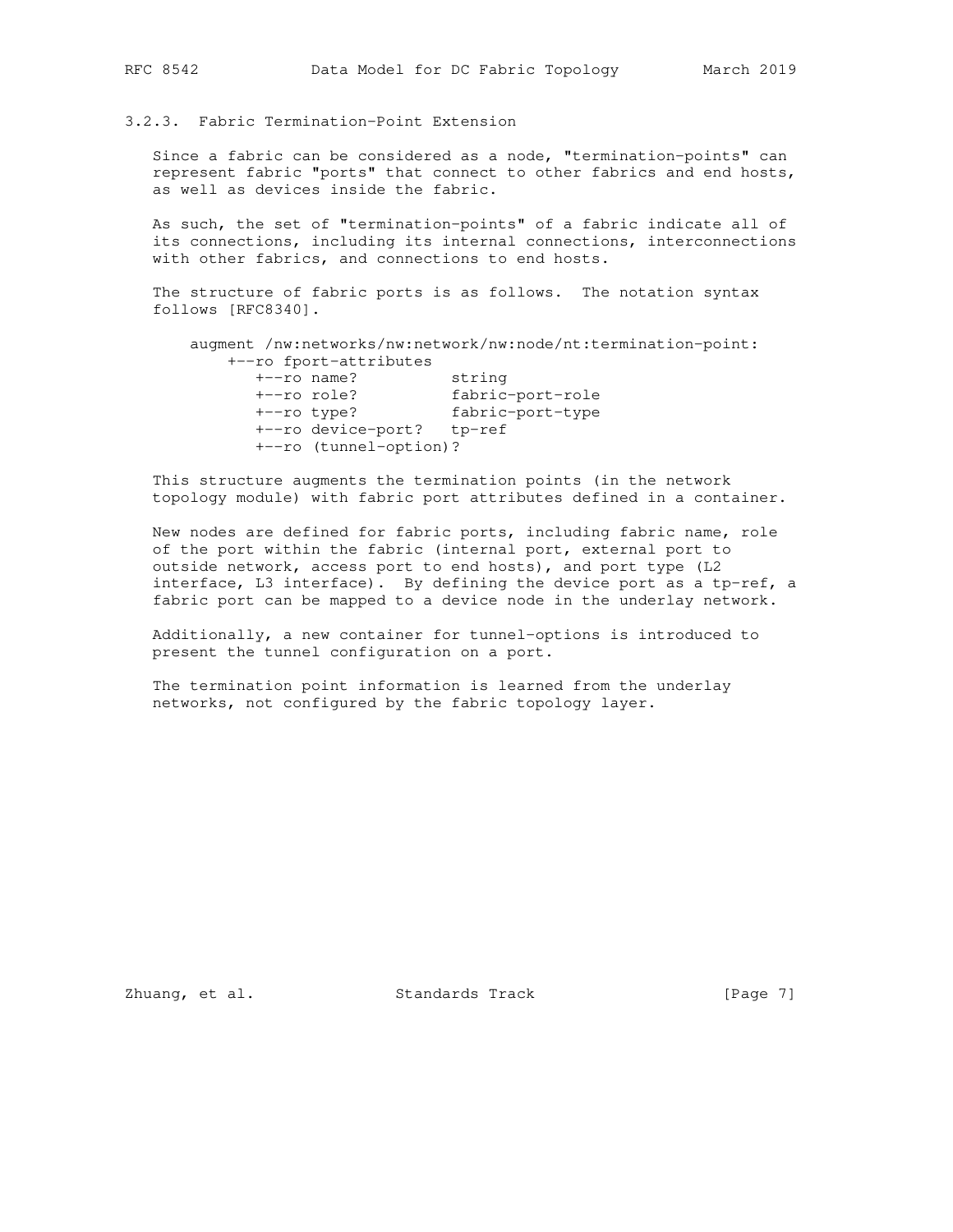4. Fabric YANG Modules

 This module imports typedefs from [RFC8345], and it references [RFC7348] and [RFC8344]. <CODE BEGINS> file "ietf-dc-fabric-types@2019-02-25.yang" module ietf-dc-fabric-types { yang-version 1.1; namespace "urn:ietf:params:xml:ns:yang:ietf-dc-fabric-types"; prefix fabrictypes; import ietf-network { prefix nw; reference "RFC 8345: A YANG Data Model for Network Topologies"; } organization "IETF I2RS (Interface to the Routing System) Working Group"; contact "WG Web: <https://datatracker.ietf.org/wg/i2rs/> WG List: <mailto:i2rs@ietf.org> Editor: Yan Zhuang <mailto:zhuangyan.zhuang@huawei.com> Editor: Danian Shi <mailto:shidanian@huawei.com>"; description "This module contains a collection of YANG definitions for fabric. Copyright (c) 2019 IETF Trust and the persons identified as authors of the code. All rights reserved. Redistribution and use in source and binary forms, with or without modification, is permitted pursuant to, and subject to the license terms contained in, the Simplified BSD License set forth in Section 4.c of the IETF Trust's Legal Provisions Relating to IETF Documents (https://trustee.ietf.org/license-info). This version of this YANG module is part of RFC 8542; see the RFC itself for full legal notices."; revision 2019-02-25 { description "Initial revision.";

Zhuang, et al. Standards Track [Page 8]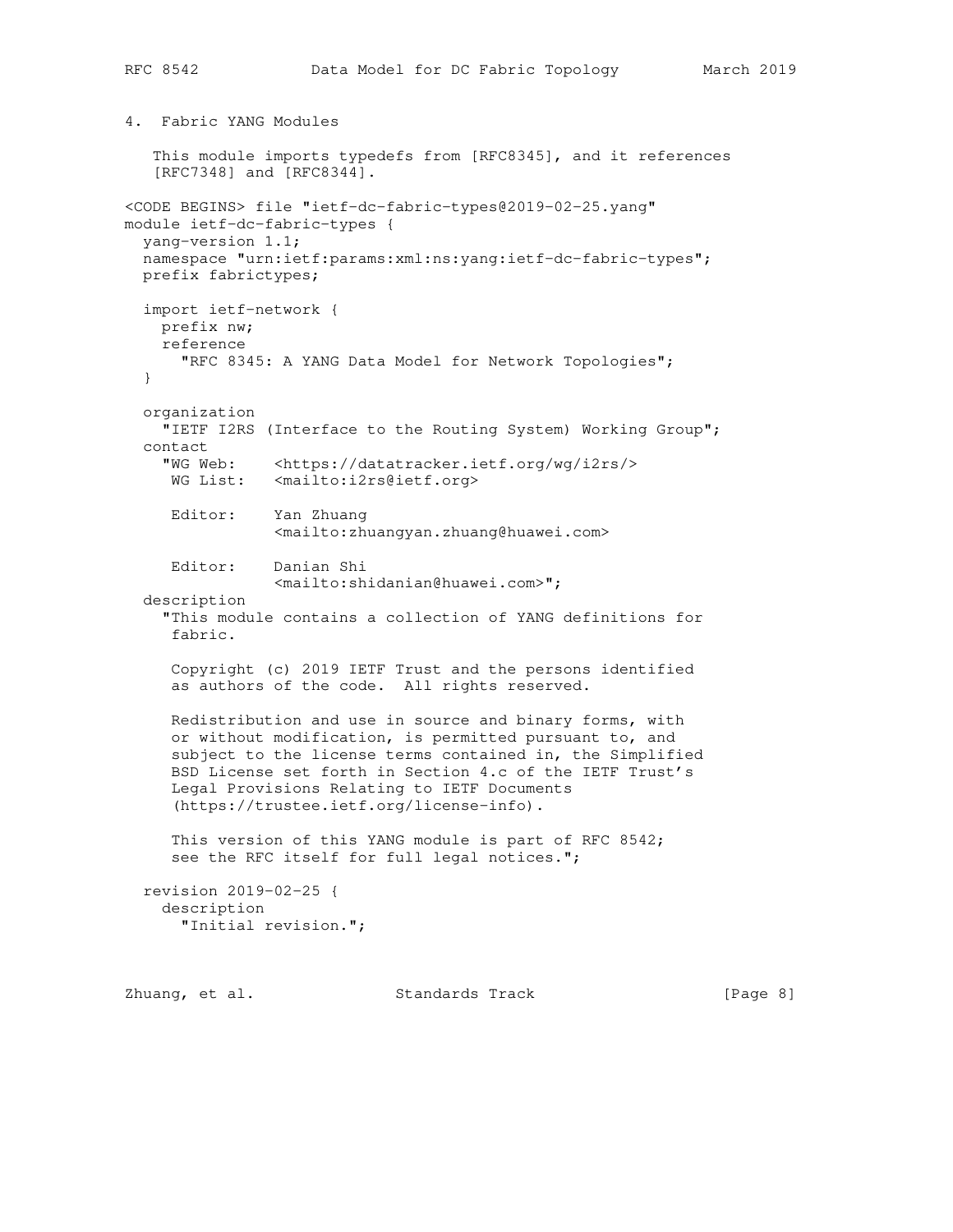```
 reference
    "RFC 8542: A YANG Data Model for Fabric Topology
     in Data-Center Networks";
 }
 identity fabric-type {
  description
    "Base type for fabric networks";
 }
 identity vxlan-fabric {
 base fabric-type;
  description
    "VXLAN fabric";
 }
 identity vlan-fabric {
  base fabric-type;
  description
    "VLAN fabric";
 }
 identity trill-fabric {
  base fabric-type;
  description
    "TRILL fabric";
 }
 identity port-type {
  description
     "Base type for fabric port";
 }
 identity eth {
  base port-type;
  description
    "Ethernet";
 }
 identity serial {
  base port-type;
  description
    "Serial";
```

```
 }
 identity bandwidth {
  description
     "Base for bandwidth";
```
Zhuang, et al. Standards Track [Page 9]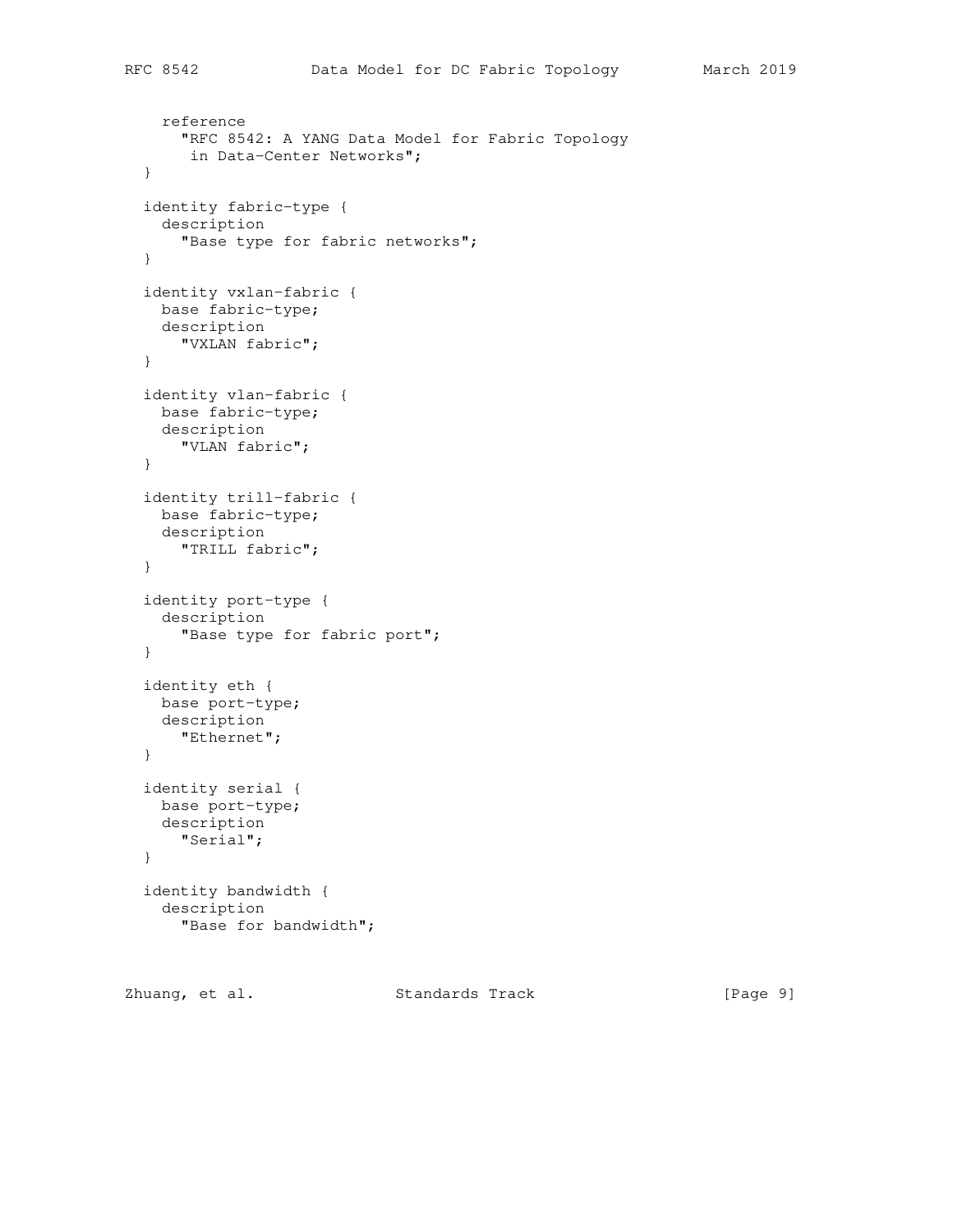```
 }
 identity bw-1M {
  base bandwidth;
  description
     "1M";
 }
 identity bw-10M {
 base bandwidth;
  description
    "10Mbps";
 }
 identity bw-100M {
  base bandwidth;
  description
    "100Mbps";
 }
 identity bw-1G {
  base bandwidth;
  description
     "1Gbps";
 }
 identity bw-10G {
  base bandwidth;
  description
     "10Gbps";
 }
 identity bw-25G {
 base bandwidth;
  description
    "25Gbps";
 }
 identity bw-40G {
  base bandwidth;
  description
    "40Gbps";
 }
 identity bw-100G {
  base bandwidth;
  description
     "100Gbps";
```
Zhuang, et al. Standards Track [Page 10]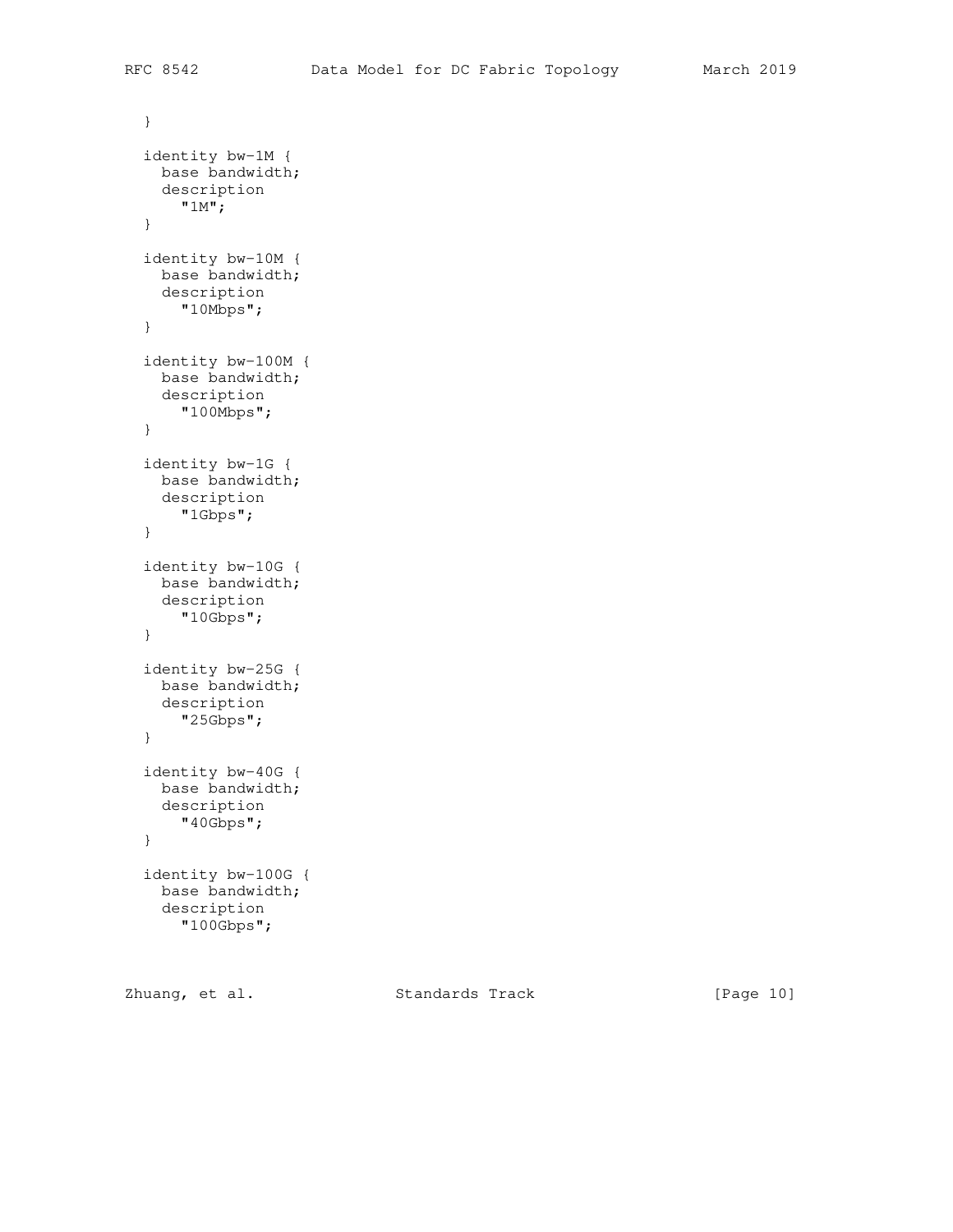```
 }
 identity bw-400G {
  base bandwidth;
  description
     "400Gbps";
 }
 identity device-role {
  description
    "Base for the device role in a fabric.";
 }
 identity spine {
  base device-role;
  description
    "This is a spine node in a fabric.";
 }
 identity leaf {
  base device-role;
  description
     "This is a leaf node in a fabric.";
 }
 identity border {
  base device-role;
  description
     "This is a border node to connect to other
     fabric/network.";
 }
 identity fabric-port-role {
  description
     "Base for the port's role in a fabric.";
 }
 identity internal {
  base fabric-port-role;
  description
    "The port is used for devices to access each
     other within a fabric.";
 }
 identity external {
  base fabric-port-role;
  description
     "The port is used for a fabric to connect to
```
Zhuang, et al. Standards Track [Page 11]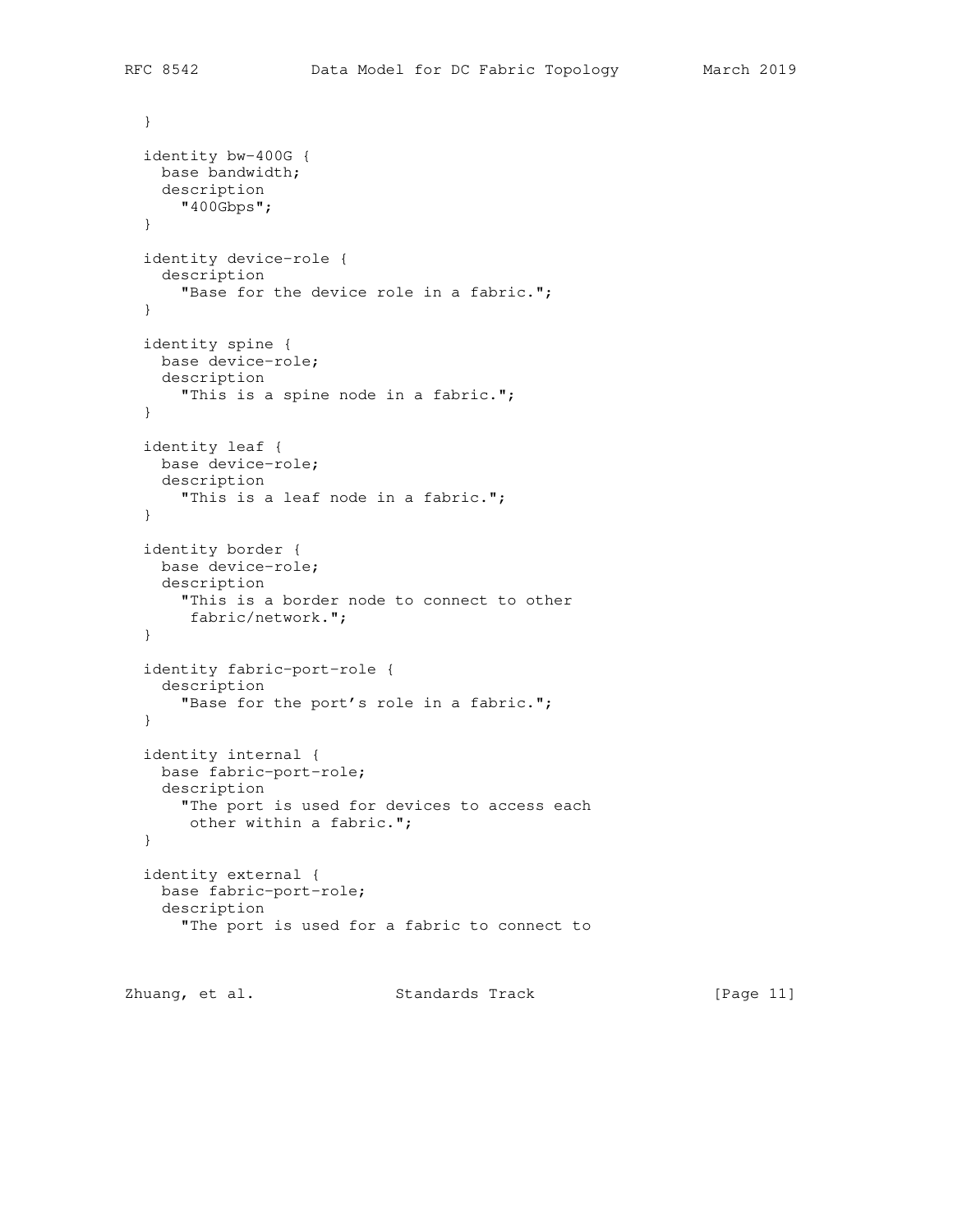```
 outside network.";
   }
   identity access {
    base fabric-port-role;
    description
      "The port is used for an endpoint to connect
       to a fabric.";
   }
   identity service-capability {
    description
     "Base for the service of the fabric ";
   }
   identity ip-mapping {
    base service-capability;
    description
      "NAT.";
   }
   identity acl-redirect {
    base service-capability;
    description
       "ACL redirect, which can provide a Service Function Chain (SFC).";
   }
   identity dynamic-route-exchange {
    base service-capability;
    description
      "Dynamic route exchange.";
   }
   /*
    * Typedefs
   */
   typedef fabric-id {
    type nw:node-id;
    description
      "An identifier for a fabric in a topology.
       This identifier can be generated when composing a fabric.
       The composition of a fabric can be achieved by defining an
       RPC, which is left for vendor specific implementation
       and not provided in this model.";
   }
   typedef service-capabilities {
Zhuang, et al. Standards Track [Page 12]
```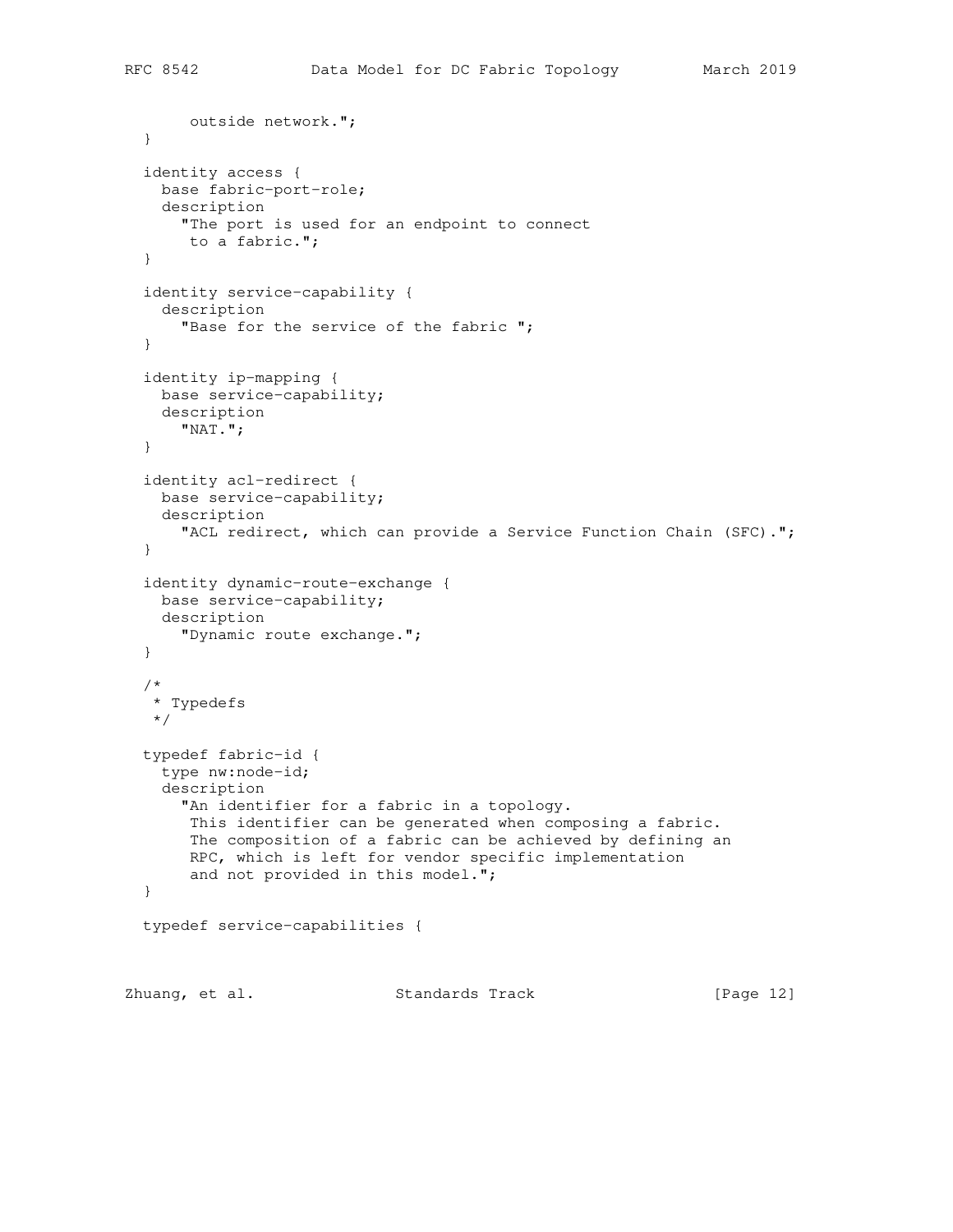```
 type identityref {
    base service-capability;
   }
  description
     "Service capability of the fabric";
 }
 typedef port-type {
  type identityref {
    base port-type;
   }
  description
     "Port type: ethernet or serial or others.";
 }
 typedef bandwidth {
  type identityref {
    base bandwidth;
   }
  description
    "Bandwidth of the port.";
 }
 typedef node-ref {
  type instance-identifier;
   description
    "A reference to a node in topology";
 }
 typedef tp-ref {
  type instance-identifier;
   description
    "A reference to a termination point in topology";
 }
 typedef link-ref {
   type instance-identifier;
  description
   "A reference to a link in topology";
 }
 typedef underlay-network-type {
   type identityref {
    base fabric-type;
   }
   description
     "The type of physical network that implements
     this fabric. Examples are VLAN and TRILL.";
```
Zhuang, et al. Standards Track [Page 13]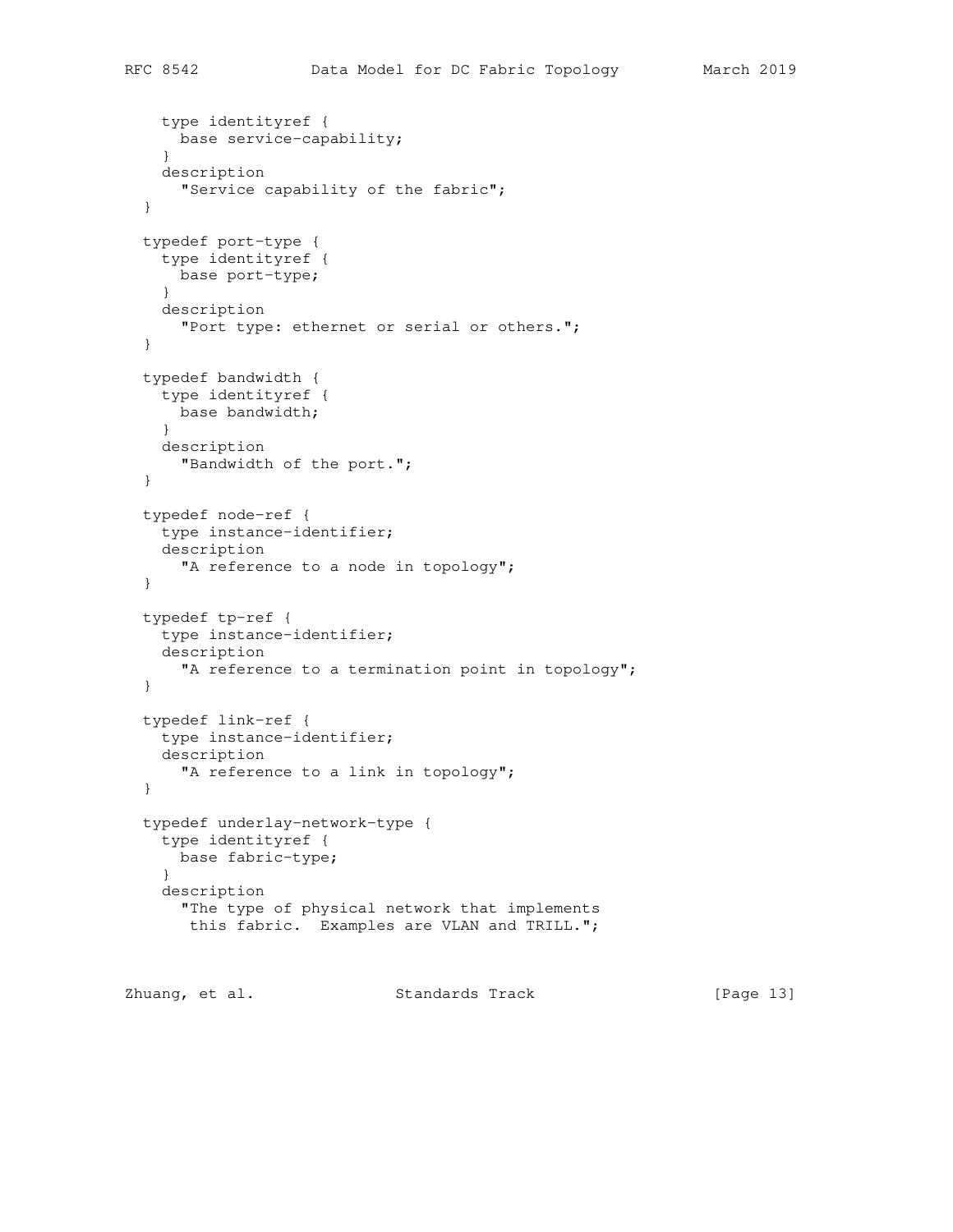```
 }
 typedef device-role {
  type identityref {
   base device-role;
   }
  description
    "Role of the device node.";
 }
 typedef fabric-port-role {
  type identityref {
    base fabric-port-role;
   }
  description
    "Role of the port in a fabric.";
 }
 typedef fabric-port-type {
   type enumeration {
    enum layer2interface {
     description
        "L2 interface";
    }
    enum layer3interface {
      description
        "L3 interface";
     }
     enum layer2Tunnel {
     description
        "L2 tunnel";
    }
     enum layer3Tunnel {
      description
        "L3 tunnel";
     }
   }
  description
    "Fabric port type";
 }
 grouping fabric-port {
   description
     "Attributes of a fabric port.";
   leaf name {
     type string;
     description
       "Name of the port.";
```
Zhuang, et al. Standards Track [Page 14]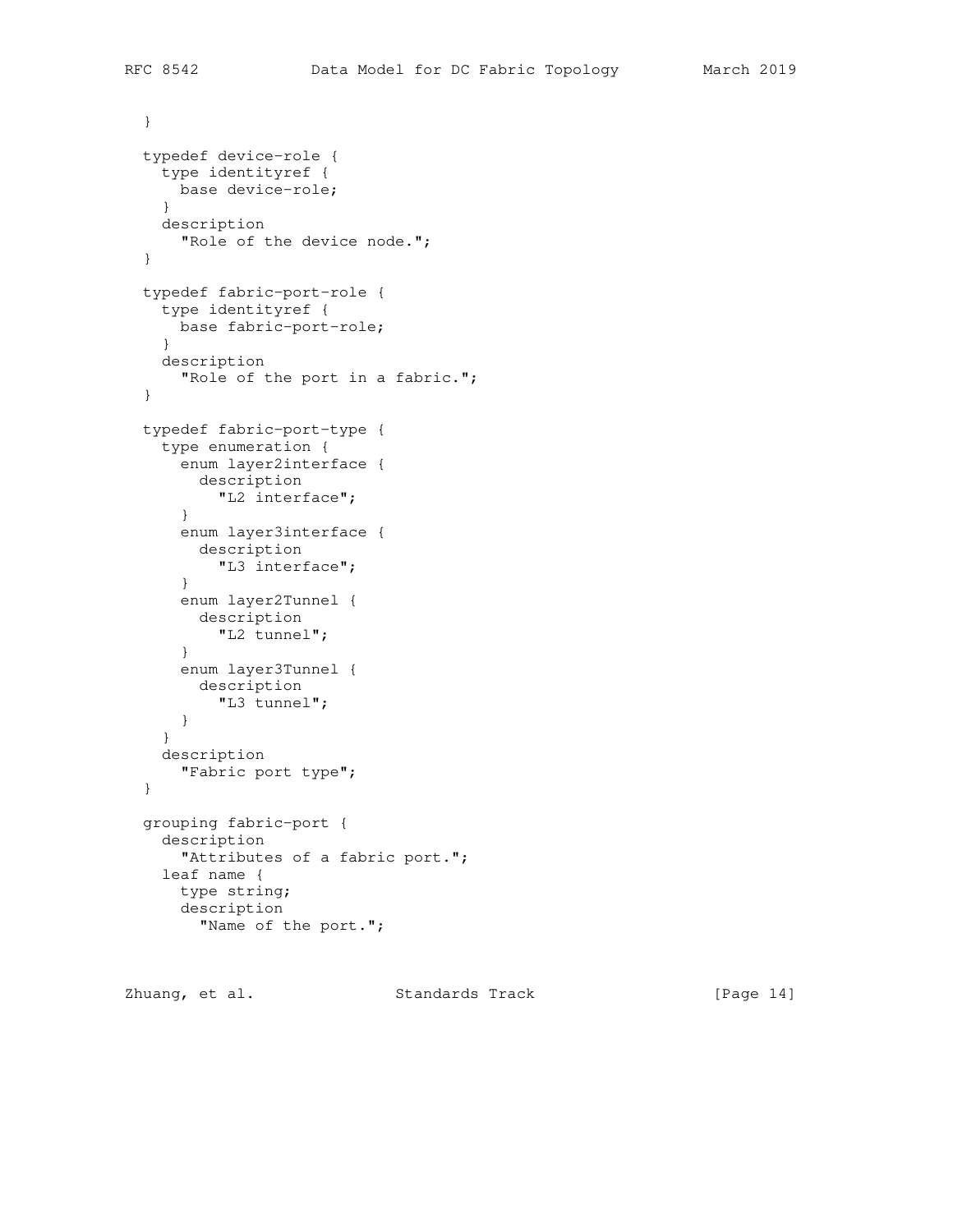```
 }
     leaf role {
       type fabric-port-role;
       description
         "Role of the port in a fabric.";
     }
     leaf type {
       type fabric-port-type;
       description
         "Type of the port";
     }
     leaf device-port {
       type tp-ref;
       description
         "The device port it mapped to.";
     }
     choice tunnel-option {
       description
         "Tunnel options to connect two fabrics.
          It could be L2 Tunnel or L3 Tunnel.";
     }
   }
}
<CODE ENDS>
    <CODE BEGINS> file "ietf-dc-fabric-topology@2019-02-25.yang"
   module ietf-dc-fabric-topology {
      yang-version 1.1;
      namespace "urn:ietf:params:xml:ns:yang:ietf-dc-fabric-topology";
      prefix fabric;
      import ietf-network {
        prefix nw;
        reference
          "RFC 8345: A YANG Data Model for Network Topologies";
      }
      import ietf-network-topology {
        prefix nt;
        reference
          "RFC 8345: A YANG Data Model for Network Topologies";
      }
      import ietf-dc-fabric-types {
       prefix fabrictypes;
        reference
          "RFC 8542: A YANG Data Model for Fabric Topology in
          Data-Center Networks";
      }
```
Zhuang, et al. Standards Track [Page 15]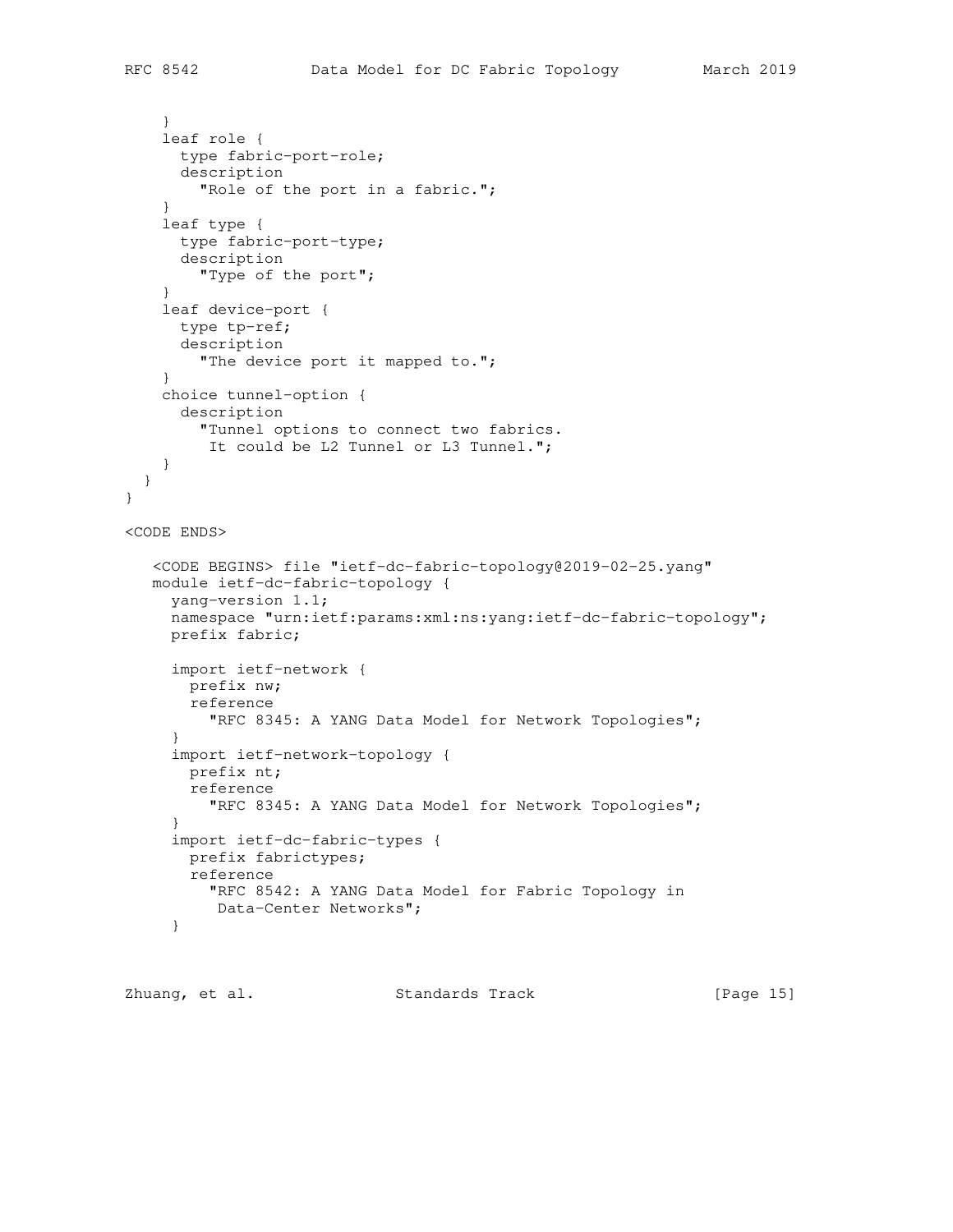```
 organization
   "IETF I2RS (Interface to the Routing System) Working Group";
 contact
   "WG Web: <https://datatracker.ietf.org/wg/i2rs/>
  WG List: <mailto:i2rs@ietf.org>
   Editor: Yan Zhuang
               <mailto:zhuangyan.zhuang@huawei.com>
    Editor: Danian Shi
              <mailto:shidanian@huawei.com>";
 description
   "This module contains a collection of YANG definitions for
    fabric.
   Copyright (c) 2019 IETF Trust and the persons identified
   as authors of the code. All rights reserved.
   Redistribution and use in source and binary forms, with
   or without modification, is permitted pursuant to, and
    subject to the license terms contained in, the Simplified
    BSD License set forth in Section 4.c of the IETF Trust's
    Legal Provisions Relating to IETF Documents
    (https://trustee.ietf.org/license-info).
    This version of this YANG module is part of RFC 8542;
   see the RFC itself for full legal notices.";
 revision 2019-02-25 {
  description
     "Initial revision.";
  reference
     "RFC 8542: A YANG Data Model for Fabric Topology
     in Data-Center Networks";
 }
 //grouping statements
 grouping fabric-network-type {
  description
     "Identify the topology type to be fabric.";
  container fabric-network {
    presence "indicates fabric Network";
     description
       "The presence of the container node indicates
       fabric topology";
   }
 }
```
Zhuang, et al. Standards Track [Page 16]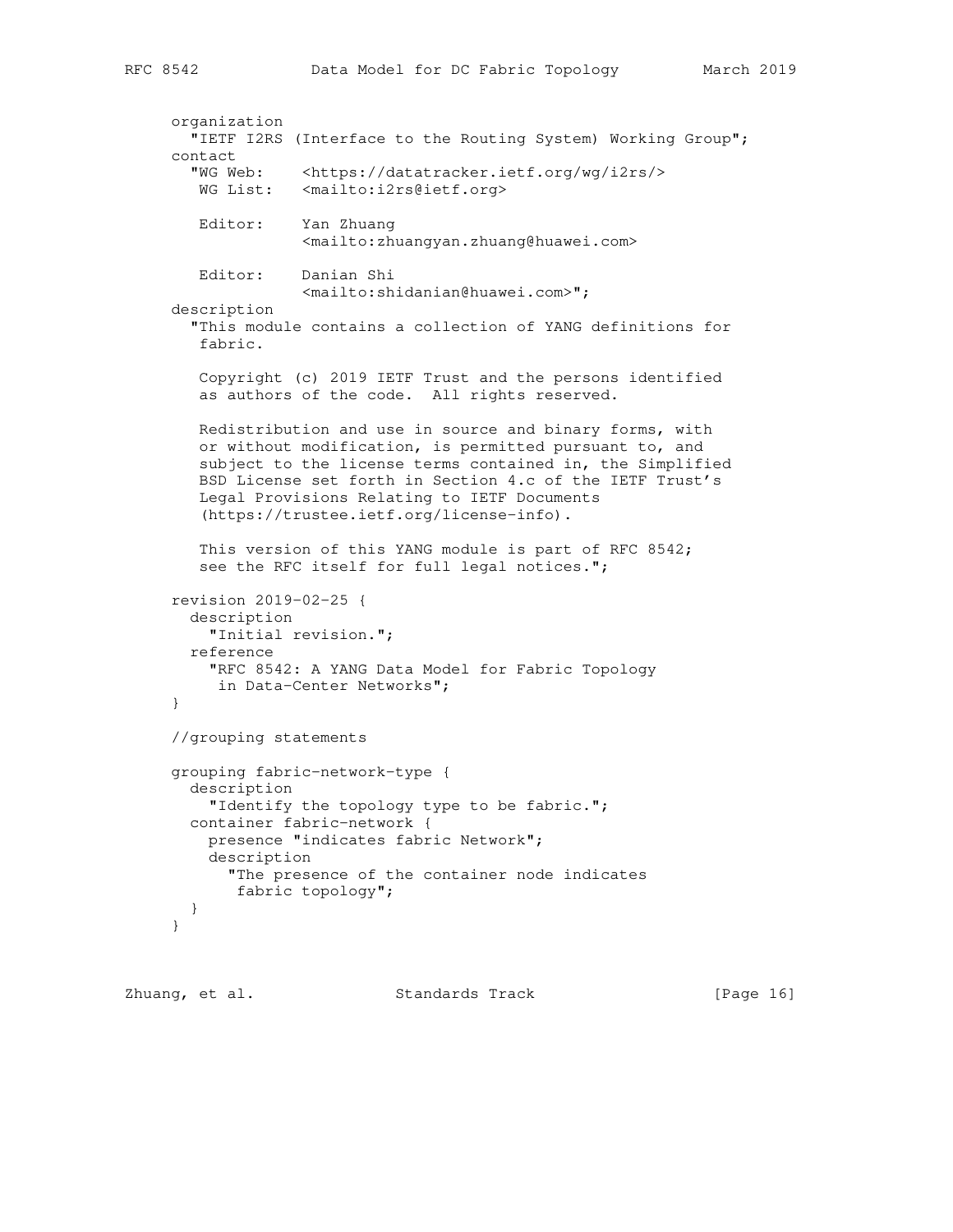```
 grouping fabric-options {
       description
          "Options for a fabric";
       leaf gateway-mode {
         type enumeration {
           enum centralized {
             description
                "The Fabric uses centralized
                gateway, in which gateway is deployed on SPINE
                node.";
 }
           enum distributed {
             description
               "The Fabric uses distributed
                gateway, in which gateway is deployed on LEAF
                node.";
           }
 }
         default "distributed";
         description
           "Gateway mode of the fabric";
       }
       leaf traffic-behavior {
         type enumeration {
           enum normal {
             description
                "Normal means no policy is needed
                for all traffic";
 }
           enum policy-driven {
             description
                "Policy driven means policy is
                needed for the traffic; otherwise, the traffic
                will be discarded.";
           }
 }
         default "normal";
         description
           "Traffic behavior of the fabric";
 }
       leaf-list capability-supported {
         type fabrictypes:service-capabilities;
         description
           "It provides a list of supported services of the
            fabric. The service-capabilities is defined as
            identity-ref. Users can define more services
            by defining new identities.";
       }
```
Zhuang, et al. Standards Track [Page 17]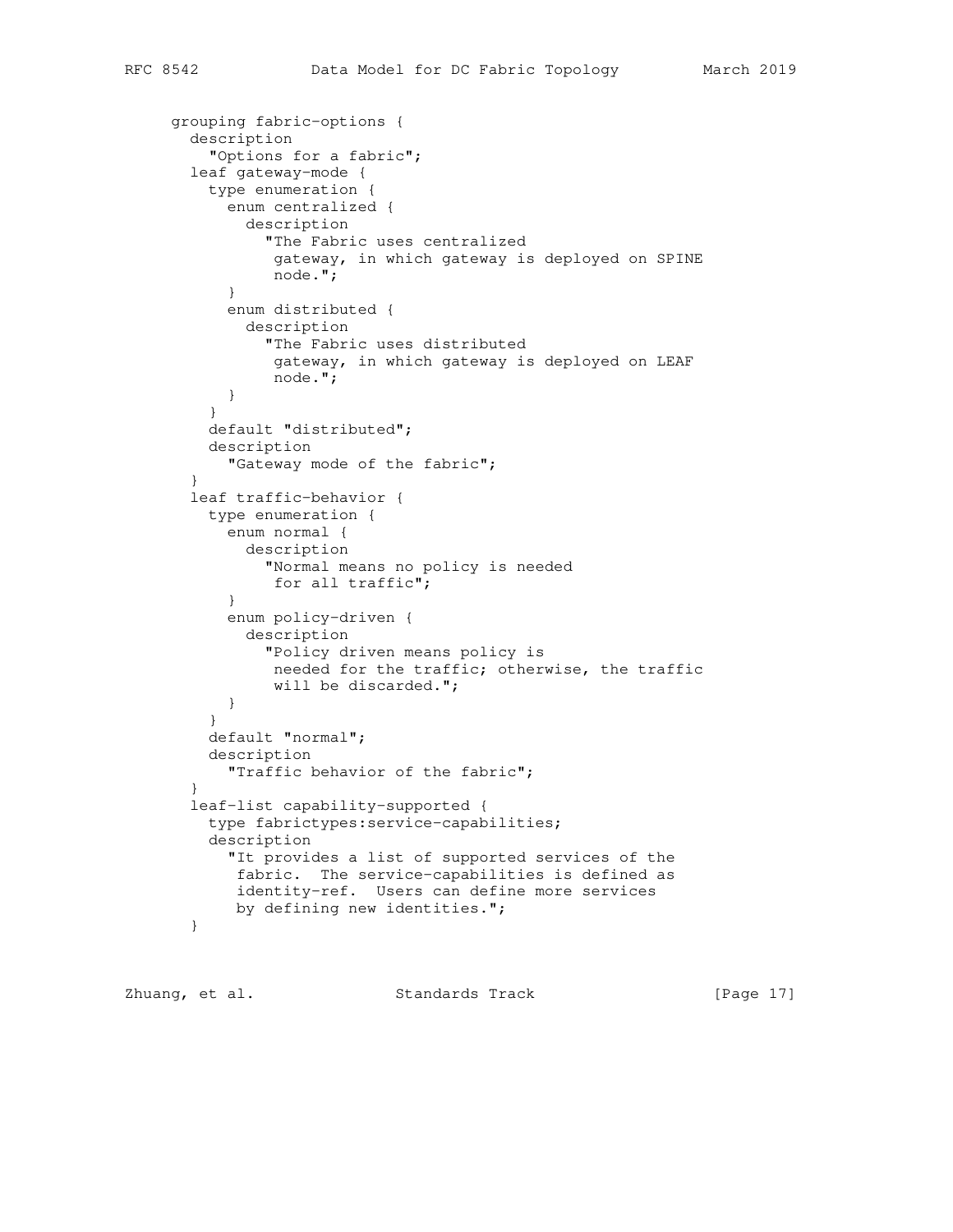```
 }
      grouping device-attributes {
        description
          "device attributes";
        leaf device-ref {
         type fabrictypes:node-ref;
          description
            "The device that the fabric includes that refers
            to a node in another topology.";
 }
        leaf-list role {
         type fabrictypes:device-role;
          default "fabrictypes:leaf";
          description
            "It is a list of device roles to represent the roles
             that a device plays within a POD, such as SPINE,
             LEAF, Border, or Border-Leaf.
             The device role is defined as identity-ref. If more
             than 2 stages are used for a POD, users can
            define new identities for the device role.";
        }
      }
      grouping link-attributes {
        description
          "Link attributes";
        leaf link-ref {
         type fabrictypes:link-ref;
          description
            "The link that the fabric includes that refers to
            a link in another topology.";
        }
      }
     grouping port-attributes {
        description
         "Port attributes";
        leaf port-ref {
         type fabrictypes:tp-ref;
          description
            "The port that the fabric includes that refers to
            a termination-point in another topology.";
 }
        leaf port-type {
          type fabrictypes:port-type;
          description
            "Port type is defined as identity-ref. The current
```
Zhuang, et al. Standards Track [Page 18]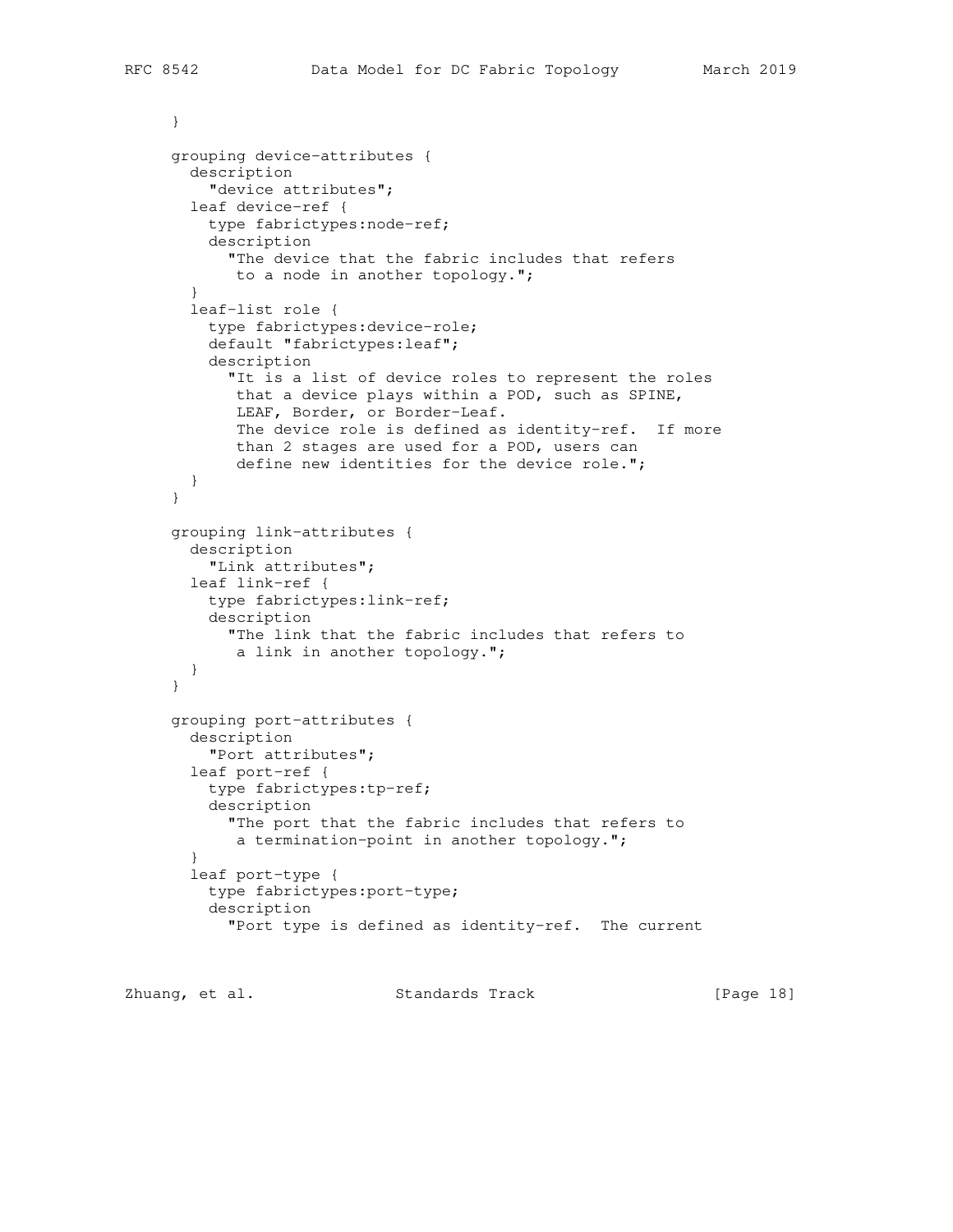```
 types include ethernet or serial. If more types
             are needed, developers can define new identities.";
        }
        leaf bandwidth {
         type fabrictypes:bandwidth;
          description
            "Bandwidth of the port. It is defined as identity-ref.
            If more speeds are introduced, developers can define
             new identities for them. Current speeds include 1M, 10M,
             100M, 1G, 10G, 25G, 40G, 100G, and 400G.";
       }
      }
      grouping fabric-attributes {
       description
          "Attributes of a fabric";
       leaf fabric-id {
         type fabrictypes:fabric-id;
          description
            "An identifier for a fabric in a topology.
            This identifier can be generated when composing a fabric.
             The composition of a fabric can be achieved by defining an
             RPC, which is left for vendor-specific implementation and
             not provided in this model.";
        }
        leaf name {
         type string;
         description
            "Name of the fabric";
 }
        leaf type {
          type fabrictypes:underlay-network-type;
          description
            "The type of physical network that implements this
            fabric. Examples are VLAN and TRILL.";
        }
        container vni-capacity {
          description
            "The range of the VXLAN Network Identifier
             (VNI) defined in RFC 7348 that the POD uses.";
          leaf min {
           type int32;
            description
             "The lower-limit VNI.";
 }
          leaf max {
            type int32;
            description
```
Zhuang, et al. Standards Track [Page 19]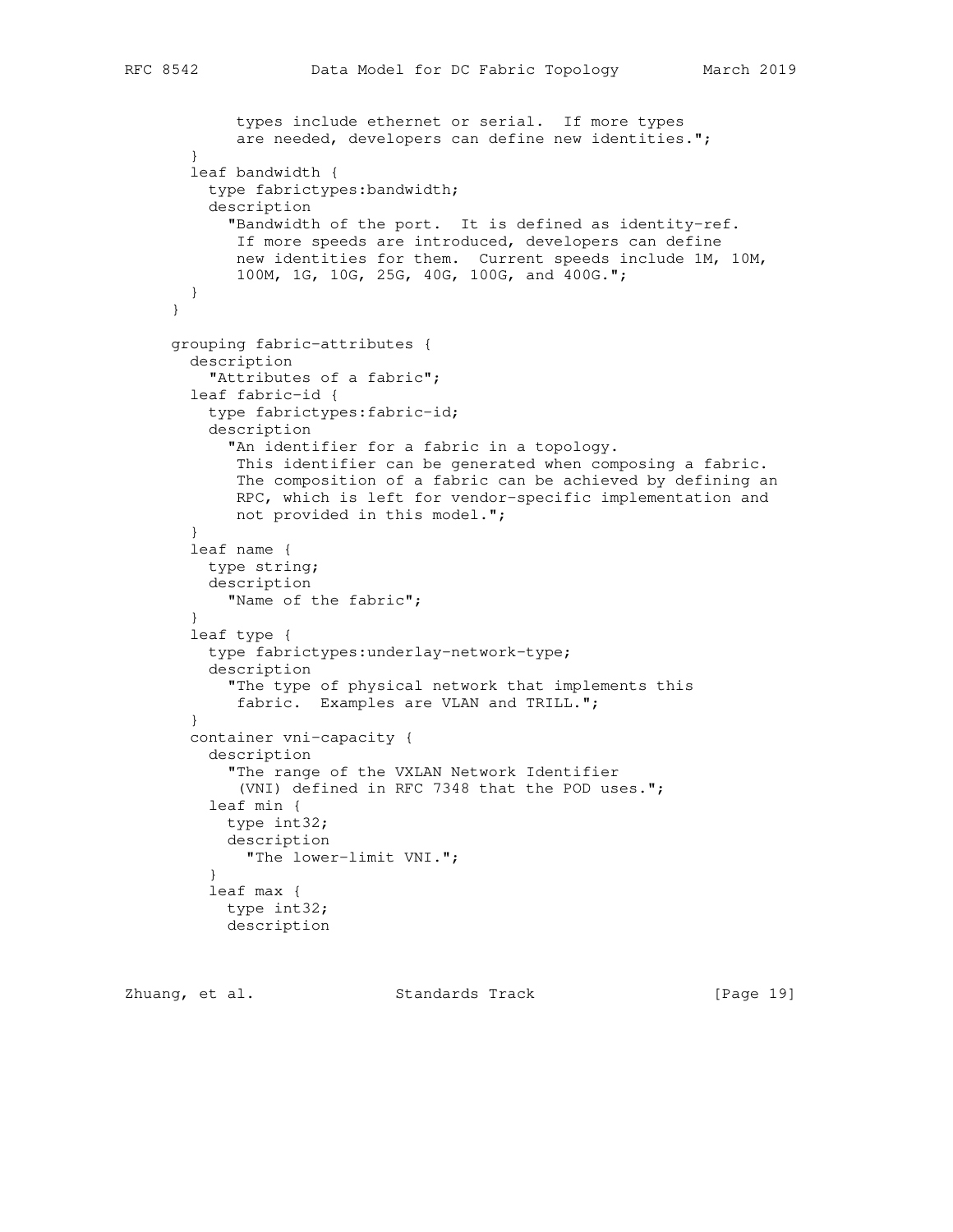```
 "The upper-limit VNI.";
 }
        }
        leaf description {
         type string;
         description
           "Description of the fabric";
        }
        container options {
         description
            "Options of the fabric";
         uses fabric-options;
        }
        list device-nodes {
         key "device-ref";
         description
            "Device nodes that are included in a fabric.";
         uses device-attributes;
        }
        list device-links {
         key "link-ref";
         description
            "Links that are included within a fabric.";
         uses link-attributes;
        }
        list device-ports {
         key "port-ref";
          description
            "Ports that are included in the fabric.";
          uses port-attributes;
        }
      }
      // augment statements
     augment "/nw:networks/nw:network/nw:network-types" {
       description
         "Introduce a new network type for fabric-based topology";
       uses fabric-network-type;
      }
      augment "/nw:networks/nw:network/nw:node" {
       when '/nw:networks/nw:network/nw:network-types/'
          + 'fabric:fabric-network' {
          description
            "Augmentation parameters apply only for networks
            with fabric topology";
        }
```
Zhuang, et al. Standards Track [Page 20]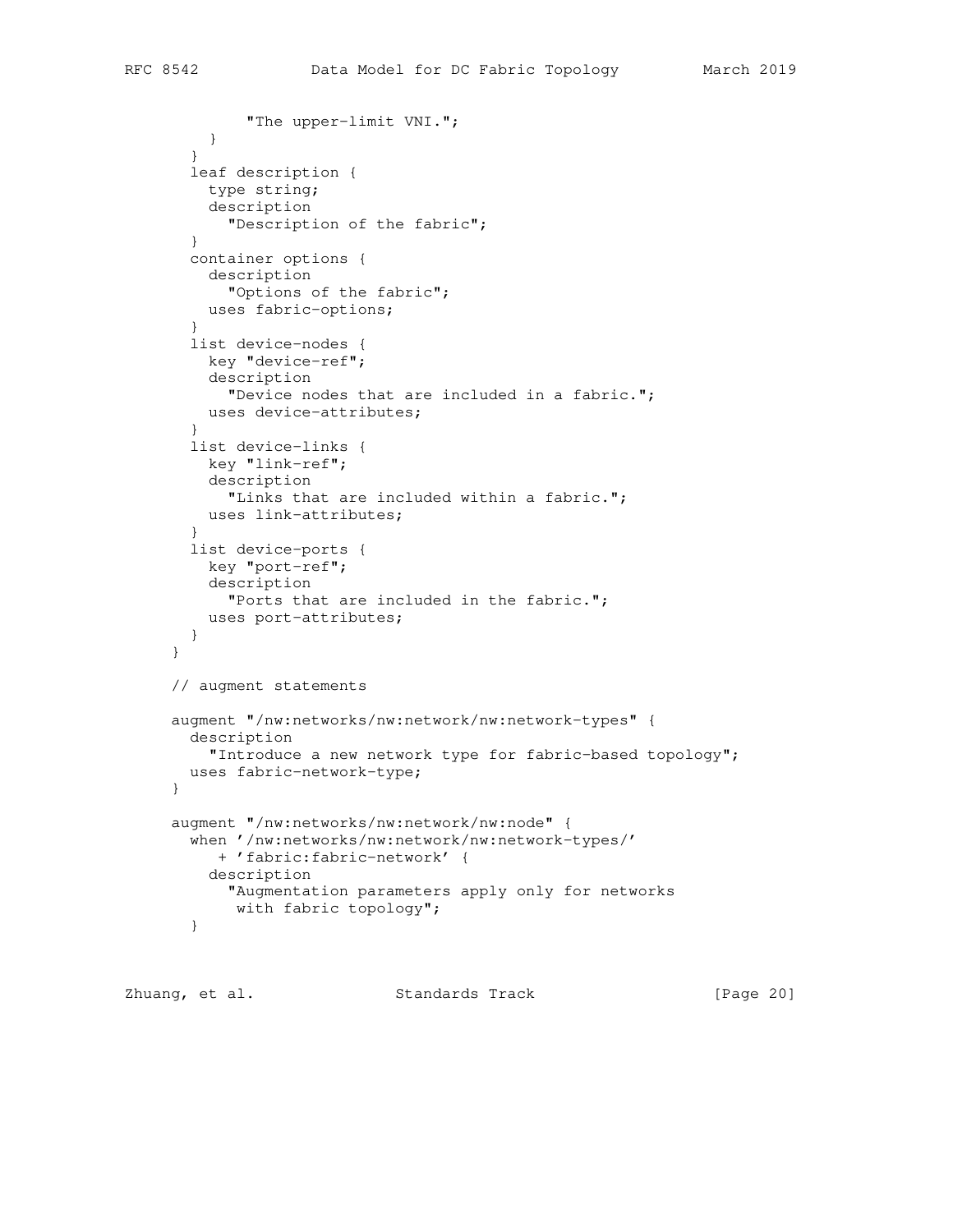```
 description
          "Augmentation for fabric nodes created by
           fabric topology.";
        container fabric-attributes {
          description
            "Attributes for a fabric network";
          uses fabric-attributes;
        }
      }
      augment "/nw:networks/nw:network/nw:node/nt:termination-point" {
        when '/nw:networks/nw:network/nw:network-types/'
           + 'fabric:fabric-network' {
          description
            "Augmentation parameters apply only for networks
             with fabric topology";
        }
        description
          "Augmentation for port on fabric.";
        container fport-attributes {
          config false;
          description
            "Attributes for fabric ports";
          uses fabrictypes:fabric-port;
        }
      }
    }
    <CODE ENDS>
5. IANA Considerations
    This document registers the following namespace URIs in the "IETF XML
    Registry" [RFC3688]:
    URI:urn:ietf:params:xml:ns:yang:ietf-dc-fabric-types
    Registrant Contact: The IESG.
    XML: N/A; the requested URI is an XML namespace.
    URI:urn:ietf:params:xml:ns:yang:ietf-dc-fabric-topology
    Registrant Contact: The IESG.
    XML: N/A; the requested URI is an XML namespace.
    URI:urn:ietf:params:xml:ns:yang:ietf-dc-fabric-topology-state
    Registrant Contact: The IESG.
    XML: N/A; the requested URI is an XML namespace.
```
Zhuang, et al. Standards Track [Page 21]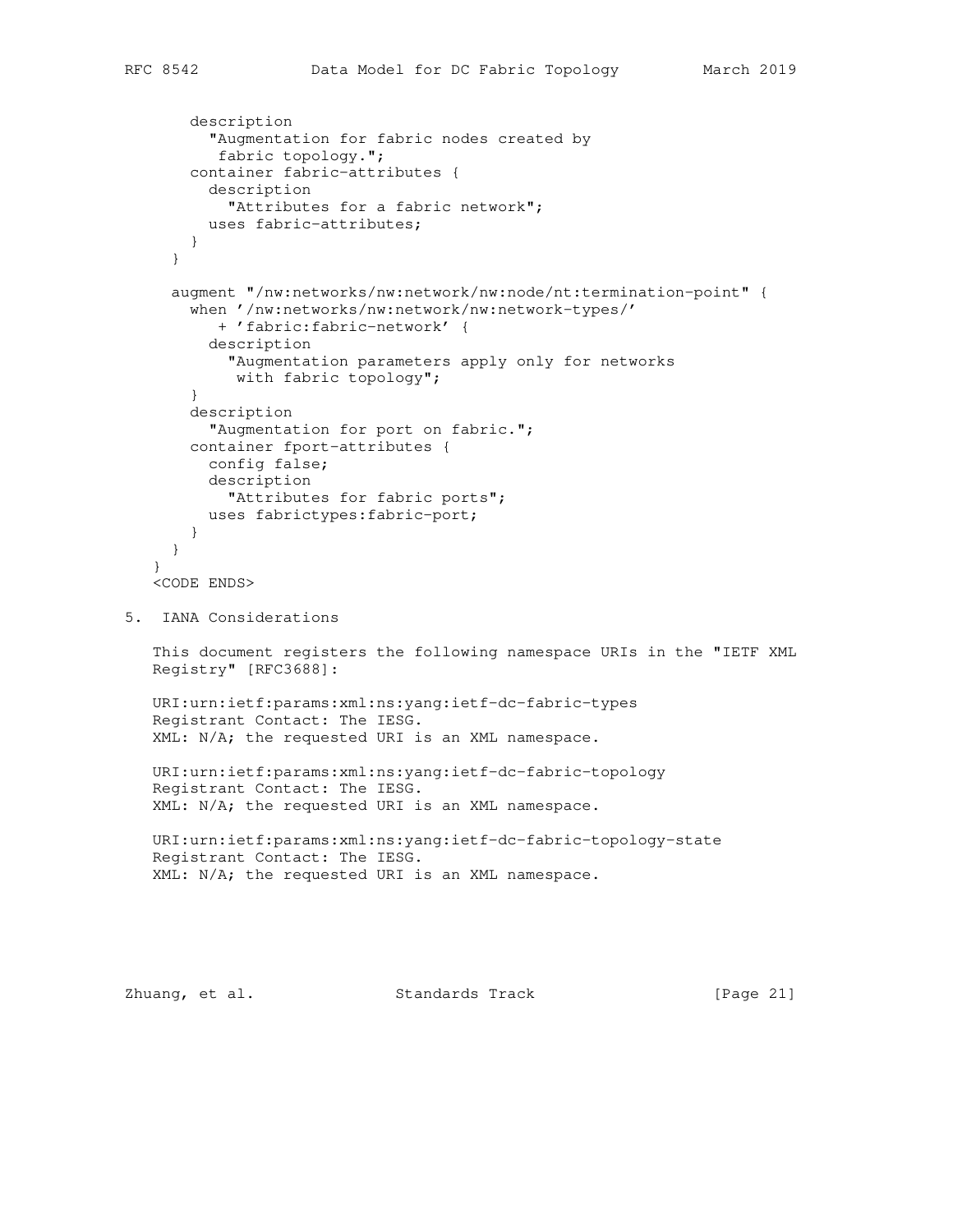This document registers the following YANG modules in the "YANG Module Names" registry [RFC6020]:

 Name: ietf-dc-fabric-types Namespace: urn:ietf:params:xml:ns:yang:ietf-dc-fabric-types Prefix: fabrictypes Reference: RFC 8542

 Name: ietf-dc-fabric-topology Namespace: urn:ietf:params:xml:ns:yang:ietf-dc-fabric-topology Prefix: fabric Reference: RFC 8542

 Name: ietf-dc-fabric-topology-state Namespace: urn:ietf:params:xml:ns:yang:ietf-dc-fabric-topology-state Prefix: sfabric Reference: RFC 8542

6. Security Considerations

 The YANG module defined in this document is designed to be accessed via network management protocols such as NETCONF [RFC6241] or RESTCONF [RFC8040]. The lowest NETCONF layer is the secure transport layer, and the mandatory-to-implement secure transport is Secure Shell (SSH) [RFC6242]. The lowest RESTCONF layer is HTTPS, and the mandatory-to-implement secure transport is TLS [RFC8446].

 The Network Configuration Access Control Model (NACM) [RFC8341] provides the means to restrict access for particular NETCONF or RESTCONF users to a preconfigured subset of all available NETCONF or RESTCONF protocol operations and content.

 There are a number of data nodes defined in this YANG module that are writable/creatable/deletable (i.e., config true, which is the default). These data nodes may be considered sensitive or vulnerable in some network environments. Write operations (e.g., edit-config) to these data nodes without proper protection can have a negative effect on network operations. The subtrees and data nodes and their sensitivity/vulnerability in the ietf-dc-fabric-topology module are as follows:

 fabric-attributes: A malicious client could attempt to sabotage the configuration of important fabric attributes, such as device nodes or type.

 Some of the readable data nodes in this YANG module may be considered sensitive or vulnerable in some network environments. It is thus important to control read access (e.g., via get, get-config, or

Zhuang, et al. Standards Track [Page 22]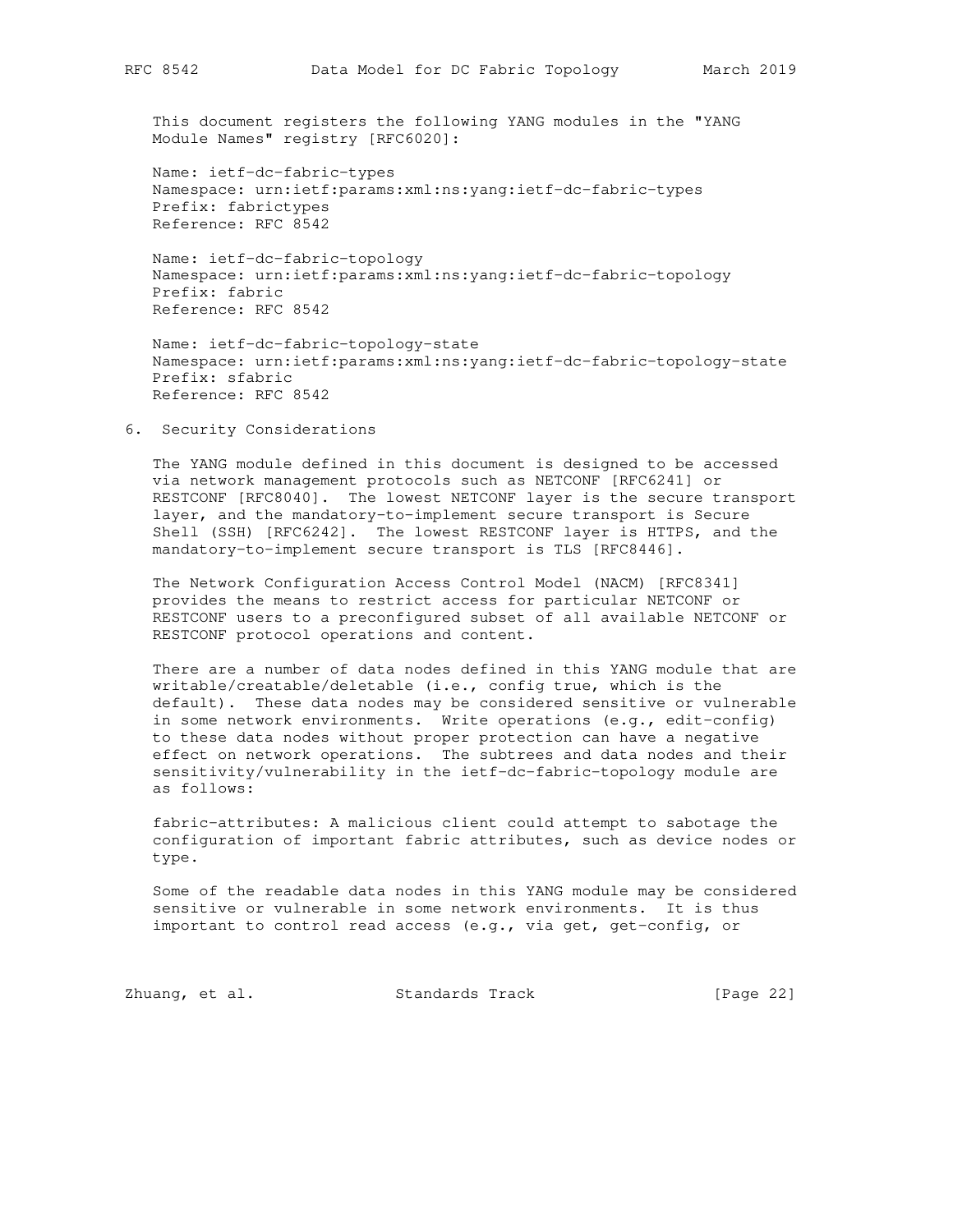notification) to these data nodes. The subtrees and data nodes and their sensitivity/vulnerability in the ietf-dc-fabric-topology module are as follows:

 fport-attributes: A malicious client could attempt to read the connections of fabrics without permission, such as device-port and name.

- 7. References
- 7.1. Normative References
	- [RFC2119] Bradner, S., "Key words for use in RFCs to Indicate Requirement Levels", BCP 14, RFC 2119, DOI 10.17487/RFC2119, March 1997, <https://www.rfc-editor.org/info/rfc2119>.
	- [RFC3688] Mealling, M., "The IETF XML Registry", BCP 81, RFC 3688, DOI 10.17487/RFC3688, January 2004, <https://www.rfc-editor.org/info/rfc3688>.
	- [RFC6020] Bjorklund, M., Ed., "YANG A Data Modeling Language for the Network Configuration Protocol (NETCONF)", RFC 6020, DOI 10.17487/RFC6020, October 2010, <https://www.rfc-editor.org/info/rfc6020>.
- [RFC6241] Enns, R., Ed., Bjorklund, M., Ed., Schoenwaelder, J., Ed., and A. Bierman, Ed., "Network Configuration Protocol (NETCONF)", RFC 6241, DOI 10.17487/RFC6241, June 2011, <https://www.rfc-editor.org/info/rfc6241>.
	- [RFC6242] Wasserman, M., "Using the NETCONF Protocol over Secure Shell (SSH)", RFC 6242, DOI 10.17487/RFC6242, June 2011, <https://www.rfc-editor.org/info/rfc6242>.
	- [RFC7950] Bjorklund, M., Ed., "The YANG 1.1 Data Modeling Language", RFC 7950, DOI 10.17487/RFC7950, August 2016, <https://www.rfc-editor.org/info/rfc7950>.
	- [RFC8040] Bierman, A., Bjorklund, M., and K. Watsen, "RESTCONF Protocol", RFC 8040, DOI 10.17487/RFC8040, January 2017, <https://www.rfc-editor.org/info/rfc8040>.
	- [RFC8174] Leiba, B., "Ambiguity of Uppercase vs Lowercase in RFC 2119 Key Words", BCP 14, RFC 8174, DOI 10.17487/RFC8174, May 2017, <https://www.rfc-editor.org/info/rfc8174>.

Zhuang, et al. Standards Track [Page 23]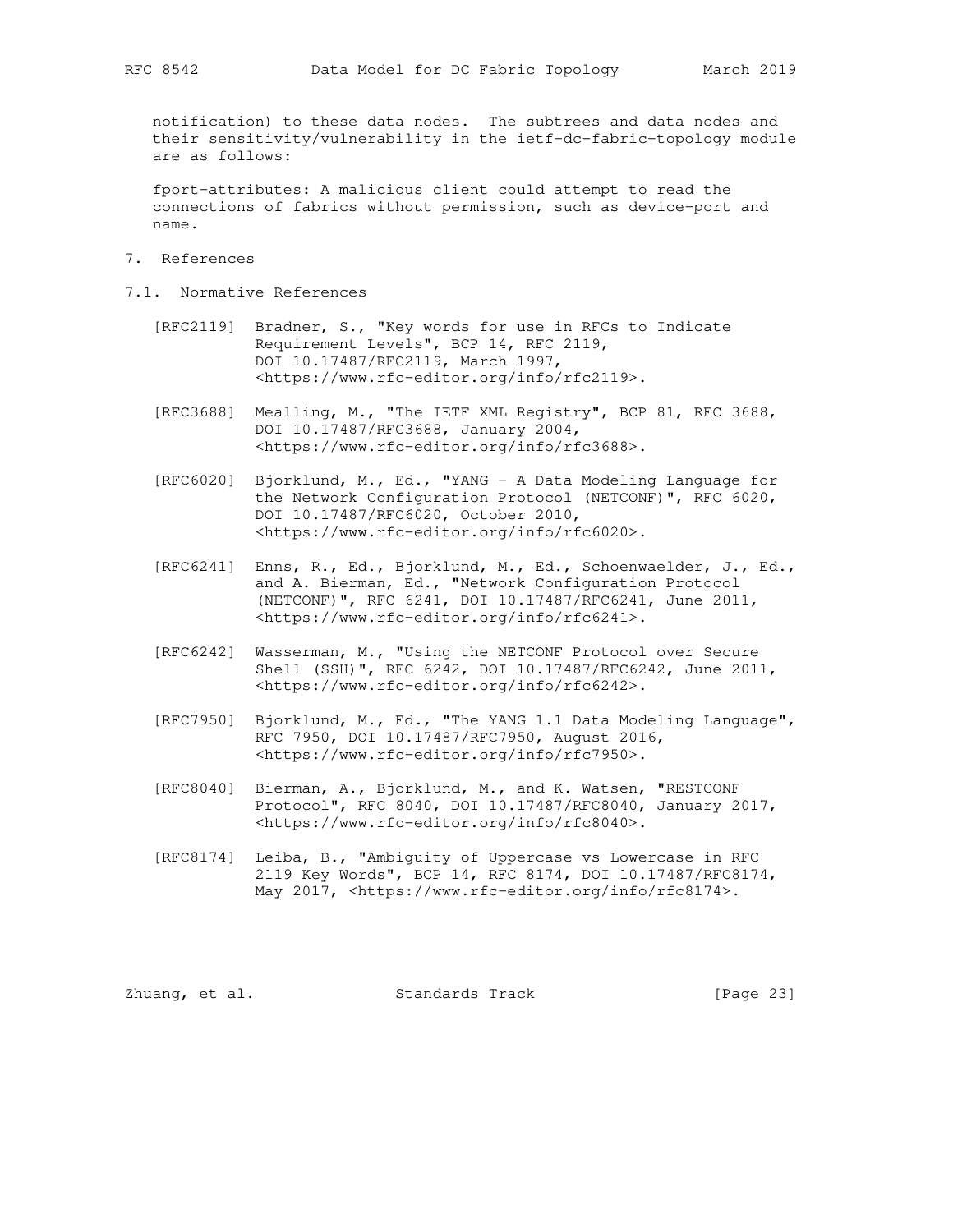- [RFC8341] Bierman, A. and M. Bjorklund, "Network Configuration Access Control Model", STD 91, RFC 8341, DOI 10.17487/RFC8341, March 2018, <https://www.rfc-editor.org/info/rfc8341>.
	- [RFC8342] Bjorklund, M., Schoenwaelder, J., Shafer, P., Watsen, K., and R. Wilton, "Network Management Datastore Architecture (NMDA)", RFC 8342, DOI 10.17487/RFC8342, March 2018, <https://www.rfc-editor.org/info/rfc8342>.
	- [RFC8345] Clemm, A., Medved, J., Varga, R., Bahadur, N., Ananthakrishnan, H., and X. Liu, "A YANG Data Model for Network Topologies", RFC 8345, DOI 10.17487/RFC8345, March 2018, <https://www.rfc-editor.org/info/rfc8345>.
	- [RFC8346] Clemm, A., Medved, J., Varga, R., Liu, X., Ananthakrishnan, H., and N. Bahadur, "A YANG Data Model for Layer 3 Topologies", RFC 8346, DOI 10.17487/RFC8346, March 2018, <https://www.rfc-editor.org/info/rfc8346>.
	- [RFC8446] Rescorla, E., "The Transport Layer Security (TLS) Protocol Version 1.3", RFC 8446, DOI 10.17487/RFC8446, August 2018, <https://www.rfc-editor.org/info/rfc8446>.
- 7.2. Informative References
- [GENEVE] Gross, J., Ganga, I., and T. Sridhar, "Geneve: Generic Network Virtualization Encapsulation", Work in Progress, draft-ietf-nvo3-geneve-12, March 2019.
	- [RFC7348] Mahalingam, M., Dutt, D., Duda, K., Agarwal, P., Kreeger, L., Sridhar, T., Bursell, M., and C. Wright, "Virtual eXtensible Local Area Network (VXLAN): A Framework for Overlaying Virtualized Layer 2 Networks over Layer 3 Networks", RFC 7348, DOI 10.17487/RFC7348, August 2014, <https://www.rfc-editor.org/info/rfc7348>.
	- [RFC8340] Bjorklund, M. and L. Berger, Ed., "YANG Tree Diagrams", BCP 215, RFC 8340, DOI 10.17487/RFC8340, March 2018, <https://www.rfc-editor.org/info/rfc8340>.
	- [RFC8344] Bjorklund, M., "A YANG Data Model for IP Management", RFC 8344, DOI 10.17487/RFC8344, March 2018, <https://www.rfc-editor.org/info/rfc8344>.

Zhuang, et al. Standards Track [Page 24]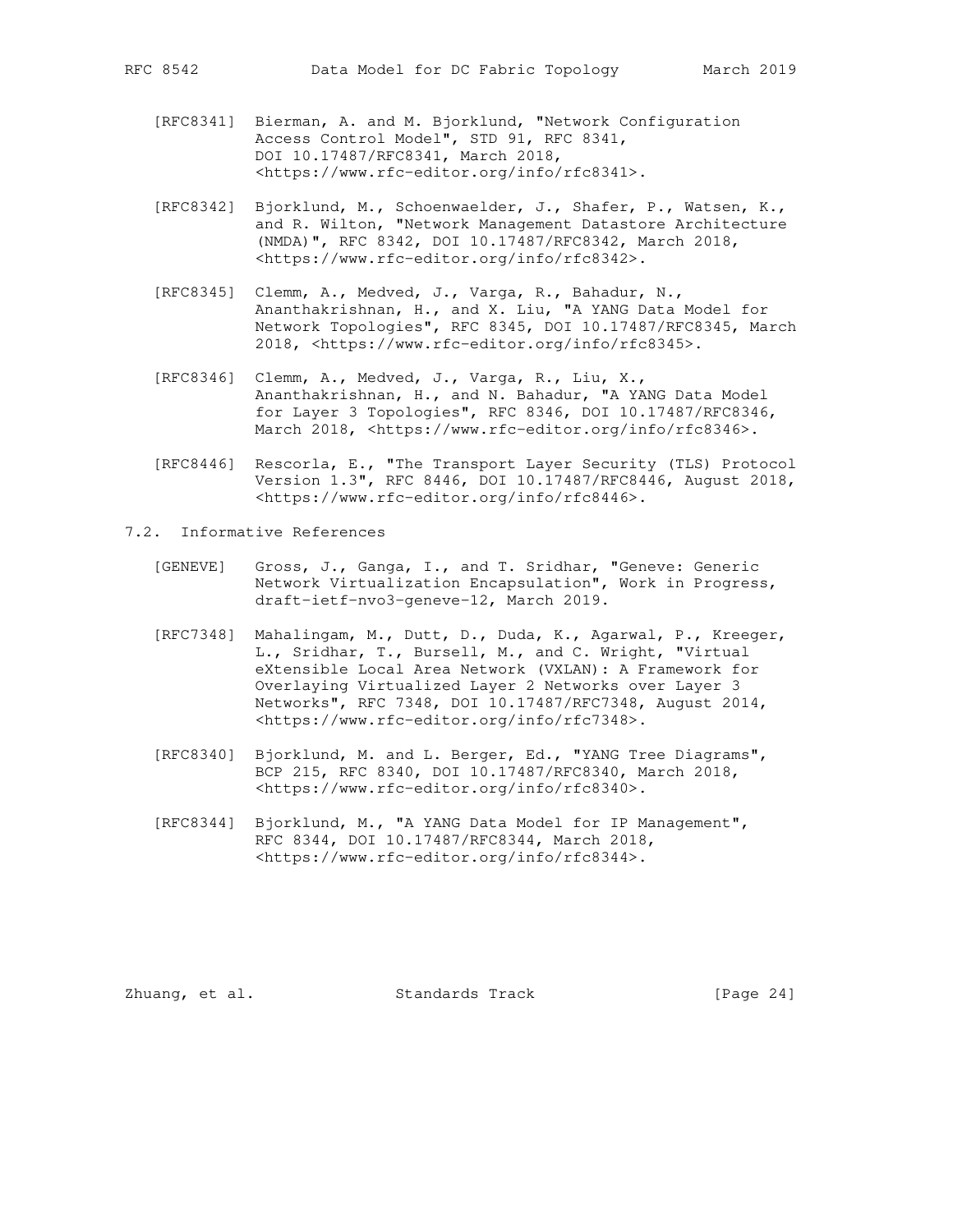Appendix A. Non-NMDA-State Modules

 The YANG module, ietf-dc-fabric-topology, defined in this document augments two modules, ietf-network and ietf-network-topology, that are designed to be used in conjunction with implementations that support the Network Management Datastore Architecture (NMDA) defined in [RFC8342]. In order to allow implementations to use the model even in cases when NMDA is not supported, a set of companion modules have been defined that represent a state model of networks and network topologies: ietf-network-state and ietf-network-topology state, respectively.

 In order to be able to use the model for fabric topologies defined in this document in conjunction with non-NMDA-compliant implementations, a corresponding companion module needs to be introduced as well. This companion module, ietf-dc-fabric-topology-state, mirrors ietf dc-fabric-topology. However, the ietf-dc-fabric-topology-state module augments ietf-network-state (instead of ietf-network and ietf network-topology), and all of its data nodes are non-configurable.

 Like ietf-network-state and ietf-network-topology-state, ietf-dc fabric-topology-state SHOULD NOT be supported by implementations that support NMDA. It is for this reason that the module is defined in the Appendix.

```
 The definition of the module follows. As the structure of the module
 mirrors that of its underlying module, the YANG tree is not depicted
   separately.
```

```
<CODE BEGINS> file "ietf-dc-fabric-topology-state@2019-02-25.yang"
module ietf-dc-fabric-topology-state {
   yang-version 1.1;
   namespace "urn:ietf:params:xml:ns:yang:ietf-dc-fabric-topology-state";
  prefix sfabric;
```

```
 import ietf-network-state {
  prefix nws;
  reference
    "RFC 8345: A Data Model for Network Topologies";
 }
 import ietf-dc-fabric-types {
  prefix fabrictypes;
  reference
    "RFC 8542: A YANG Data Model for Fabric Topology in
     Data-Center Networks";
 }
```
organization

Zhuang, et al. Standards Track [Page 25]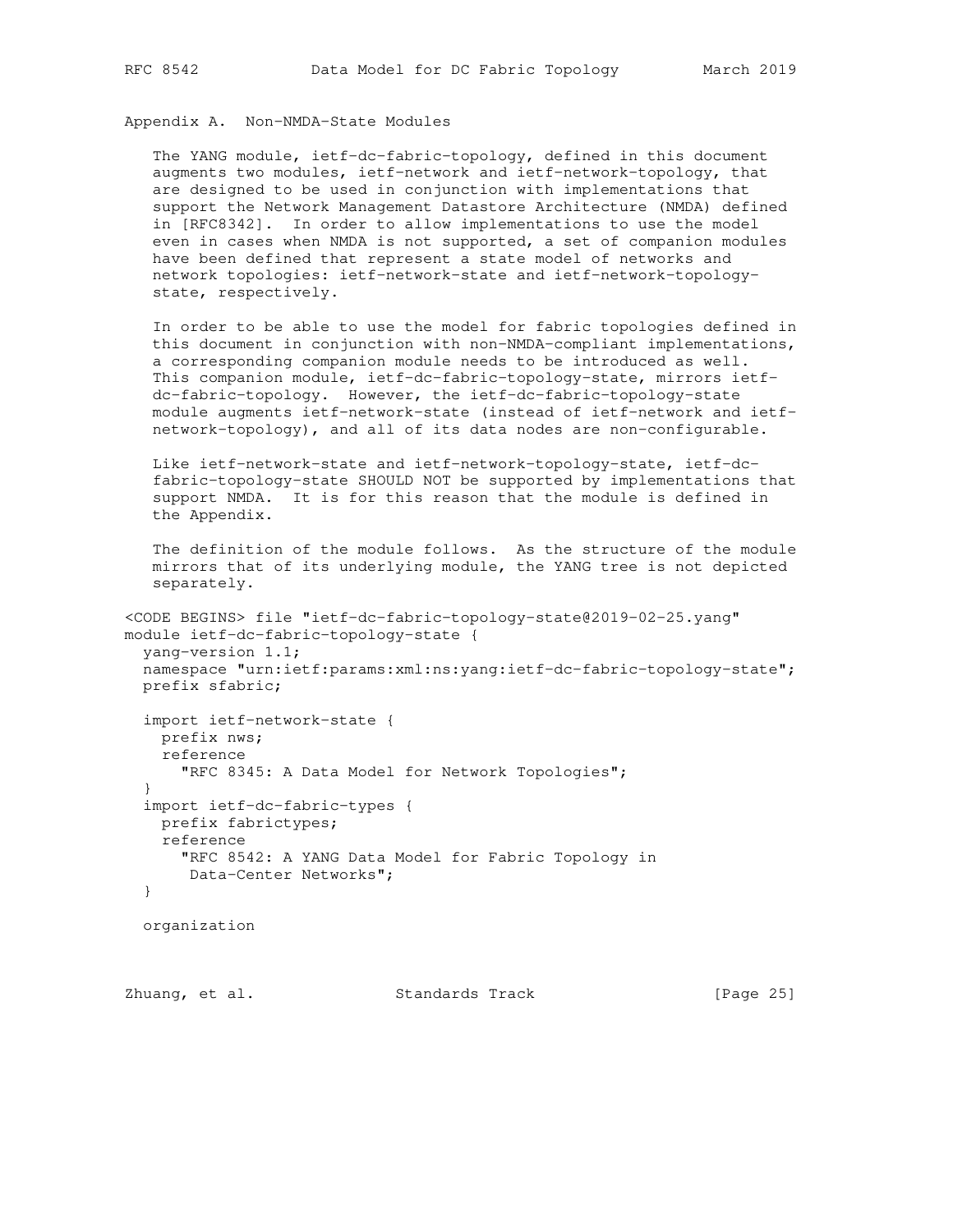| C 8542 |  | Data Mod |  |
|--------|--|----------|--|
|        |  |          |  |
|        |  |          |  |

|                                                        | "IETF I2RS (Interface to the Routing System) Working Group";                                                                                                                                                                                                                                                                          |
|--------------------------------------------------------|---------------------------------------------------------------------------------------------------------------------------------------------------------------------------------------------------------------------------------------------------------------------------------------------------------------------------------------|
| contact<br>"WG Web:<br>WG List:                        | <https: datatracker.ietf.org="" i2rs="" wg=""></https:><br><mailto:i2rs@ietf.org></mailto:i2rs@ietf.org>                                                                                                                                                                                                                              |
| Editor:                                                | Yan Zhuang<br><mailto:zhuangyan.zhuang@huawei.com></mailto:zhuangyan.zhuang@huawei.com>                                                                                                                                                                                                                                               |
| Editor:<br>description                                 | Danian Shi<br><mailto:shidanian@huawei.com>";<br/>"This module contains a collection of YANG definitions for<br/>fabric state, representing topology that either is learned</mailto:shidanian@huawei.com>                                                                                                                             |
|                                                        | or results from applying topology that has been<br>configured per the ietf-dc-fabric-topology model, mirroring<br>the corresponding data nodes in this model.                                                                                                                                                                         |
|                                                        | This model mirrors the configuration tree of ietf-dc-fabric<br>-topology but contains only read-only state data. The model<br>is not needed when the implementation infrastructure supports<br>the Network Management Datastore Architecture (NMDA).                                                                                  |
|                                                        | Copyright (c) 2019 IETF Trust and the persons identified as<br>authors of the code. All rights reserved.                                                                                                                                                                                                                              |
|                                                        | Redistribution and use in source and binary forms, with or<br>without modification, is permitted pursuant to, and subject<br>to the license terms contained in, the Simplified BSD<br>License set forth in Section 4.c of the IETF Trust's Legal<br>Provisions Relating to IETF Documents<br>(https://trustee.ietf.org/license-info). |
|                                                        | This version of this YANG module is part of RFC 8542;<br>see the RFC itself for full legal notices.";                                                                                                                                                                                                                                 |
| revision 2019-02-25 {<br>description<br>reference<br>} | "Initial revision.";<br>"RFC 8542: A YANG Data Model for Fabric Topology in<br>Data-Center Networks";                                                                                                                                                                                                                                 |
| //grouping statements                                  |                                                                                                                                                                                                                                                                                                                                       |
| description                                            | grouping fabric-network-type {<br>"Identify the topology type to be fabric.";                                                                                                                                                                                                                                                         |

Zhuang, et al. Standards Track [Page 26]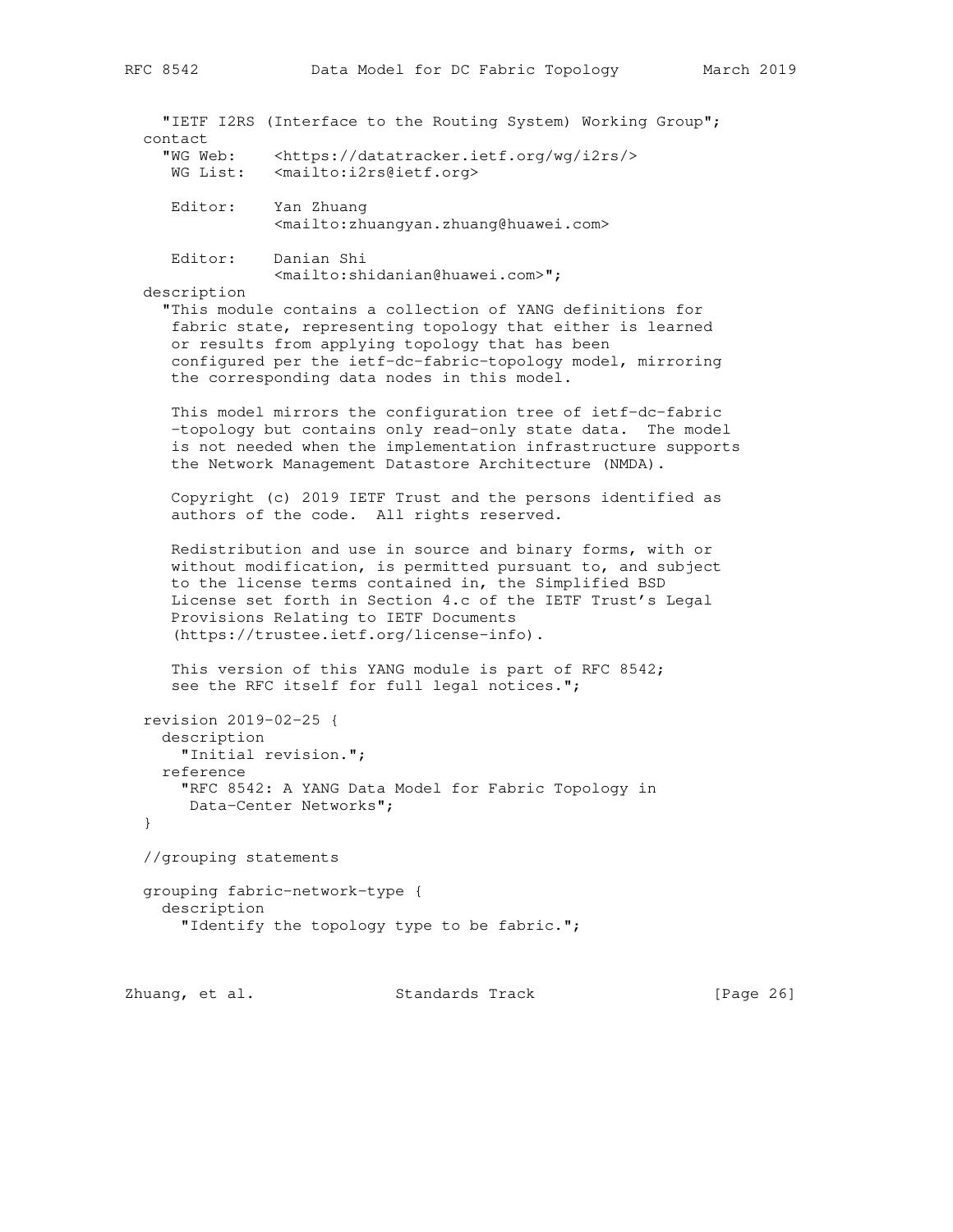```
 container fabric-network {
      presence "indicates fabric Network";
       description
         "The presence of the container node indicates
          fabric topology";
     }
  }
  grouping fabric-options {
    description
       "Options for a fabric";
    leaf gateway-mode {
      type enumeration {
         enum centralized {
           description
             "The fabric uses centralized
              gateway, in which gateway is deployed on SPINE
              node.";
 }
         enum distributed {
           description
             "The fabric uses distributed
              gateway, in which gateway is deployed on LEAF
              node.";
         }
       }
       default "distributed";
       description
         "Gateway mode of the fabric";
     }
     leaf traffic-behavior {
      type enumeration {
        enum normal {
           description
             "Normal means no policy is needed
             for all traffic";
         }
         enum policy-driven {
           description
             "Policy driven means policy is
             needed for the traffic; otherwise, the traffic
            will be discarded.";
         }
       }
      default "normal";
      description
         "Traffic behavior of the fabric";
     }
```
Zhuang, et al. Standards Track [Page 27]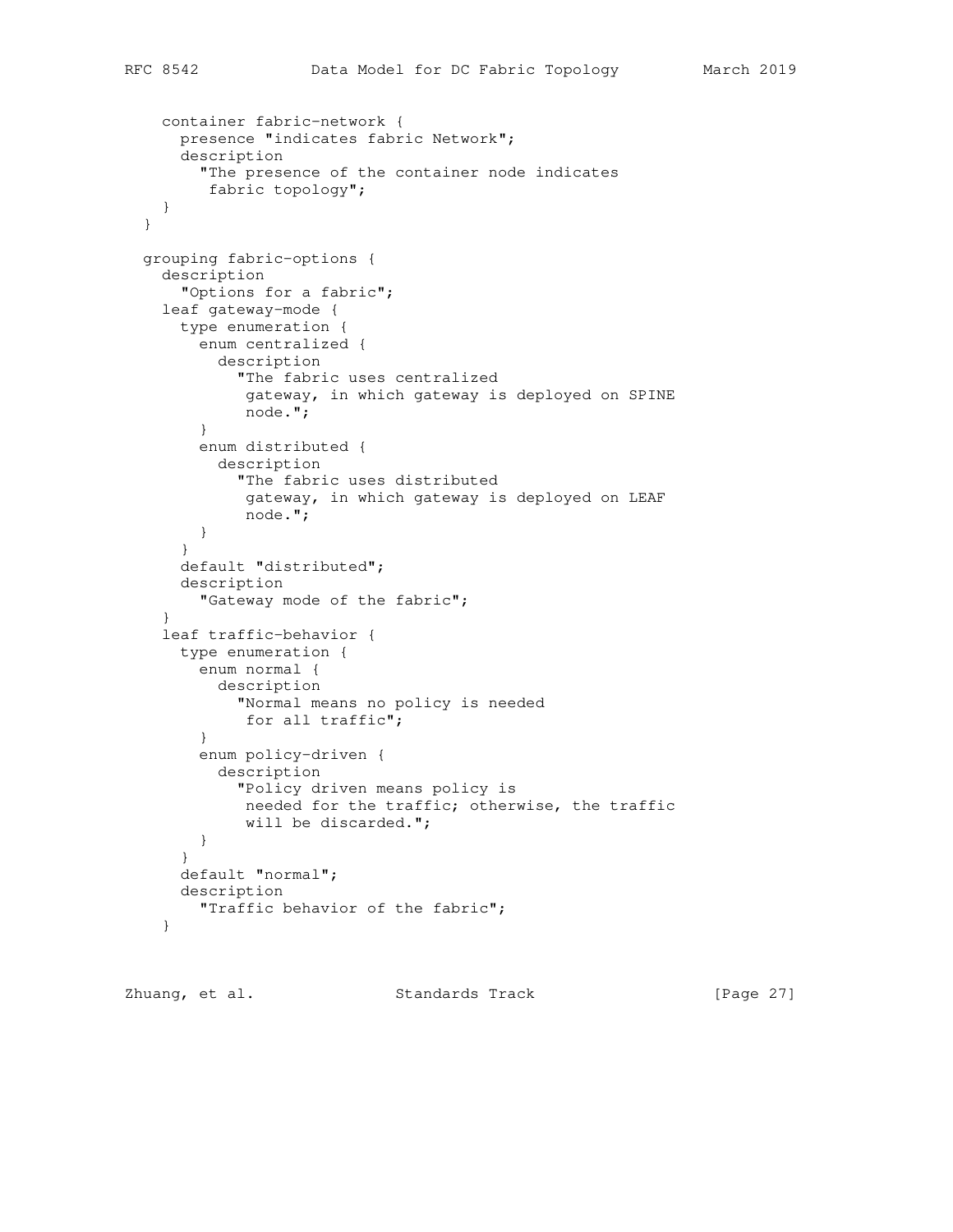```
 leaf-list capability-supported {
     type fabrictypes:service-capabilities;
     description
       "It provides a list of supported services of the
        fabric. The service-capabilities is defined as
        identity-ref. Users can define more services
        by defining new identities.";
   }
 }
 grouping device-attributes {
  description
     "device attributes";
  leaf device-ref {
    type fabrictypes:node-ref;
    description
       "The device that the fabric includes that refers
       to a node in another topology.";
   }
   leaf-list role {
     type fabrictypes:device-role;
     default "fabrictypes:leaf";
    description
       "It is a list of device roles to represent the roles
        that a device plays within a POD, such as SPINE,
        LEAF, Border, or Border-Leaf.
        The device role is defined as identity-ref. If more
        than 2 stages are used for a POD, users can
        define new identities for the device role.";
   }
 }
 grouping link-attributes {
  description
    "Link attributes";
  leaf link-ref {
    type fabrictypes:link-ref;
     description
      "The link that the fabric includes that refers to
       a link in another topology.";
  }
 }
 grouping port-attributes {
  description
    "Port attributes";
  leaf port-ref {
     type fabrictypes:tp-ref;
```
Zhuang, et al. Standards Track [Page 28]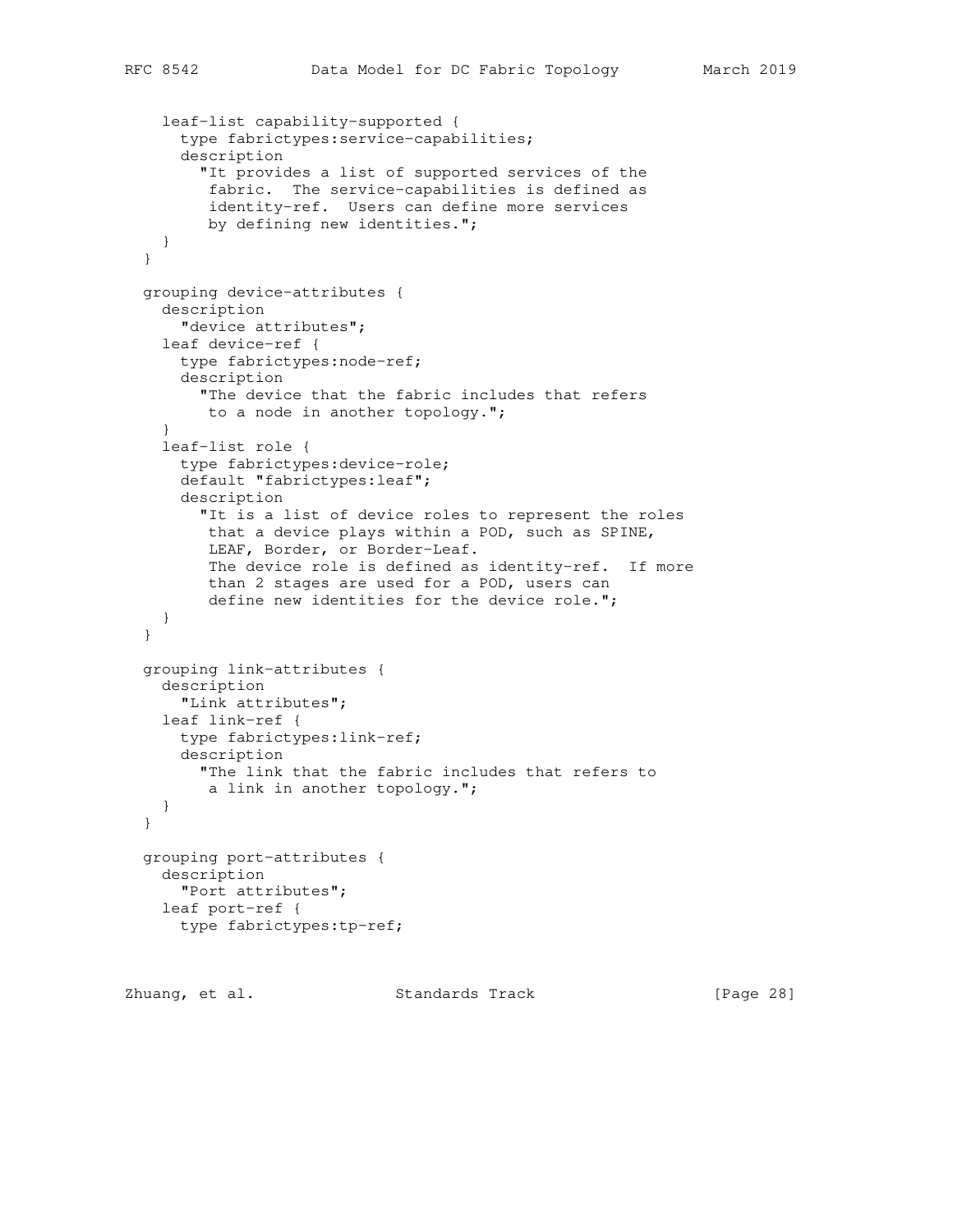```
 description
       "The port that the fabric includes that refers to
        a termination-point in another topology.";
   }
   leaf port-type {
     type fabrictypes:port-type;
     description
       "Port type is defined as identity-ref. The current
       types include ethernet or serial. If more types
        are needed, developers can define new identities.";
   }
   leaf bandwidth {
     type fabrictypes:bandwidth;
     description
       "Bandwidth of the port. It is defined as
        identity-ref. If more speeds are introduced,
        developers can define new identities for them. Current
        speeds include 1M, 10M, 100M, 1G, 10G,
        25G, 40G, 100G, and 400G.";
   }
 }
 grouping fabric-attributes {
   description
     "Attributes of a fabric";
   leaf fabric-id {
    type fabrictypes:fabric-id;
    description
      "Fabric ID";
   }
   leaf name {
    type string;
    description
      "Name of the fabric";
   }
   leaf type {
     type fabrictypes:underlay-network-type;
     description
       "The type of physical network that implements this
        fabric. Examples are VLAN and TRILL.";
   }
   container vni-capacity {
     description
       "The range of the VXLAN Network
        Identifier (VNI) defined in RFC 7348 that the POD uses.";
     leaf min {
       type int32;
       description
```
Zhuang, et al. Standards Track [Page 29]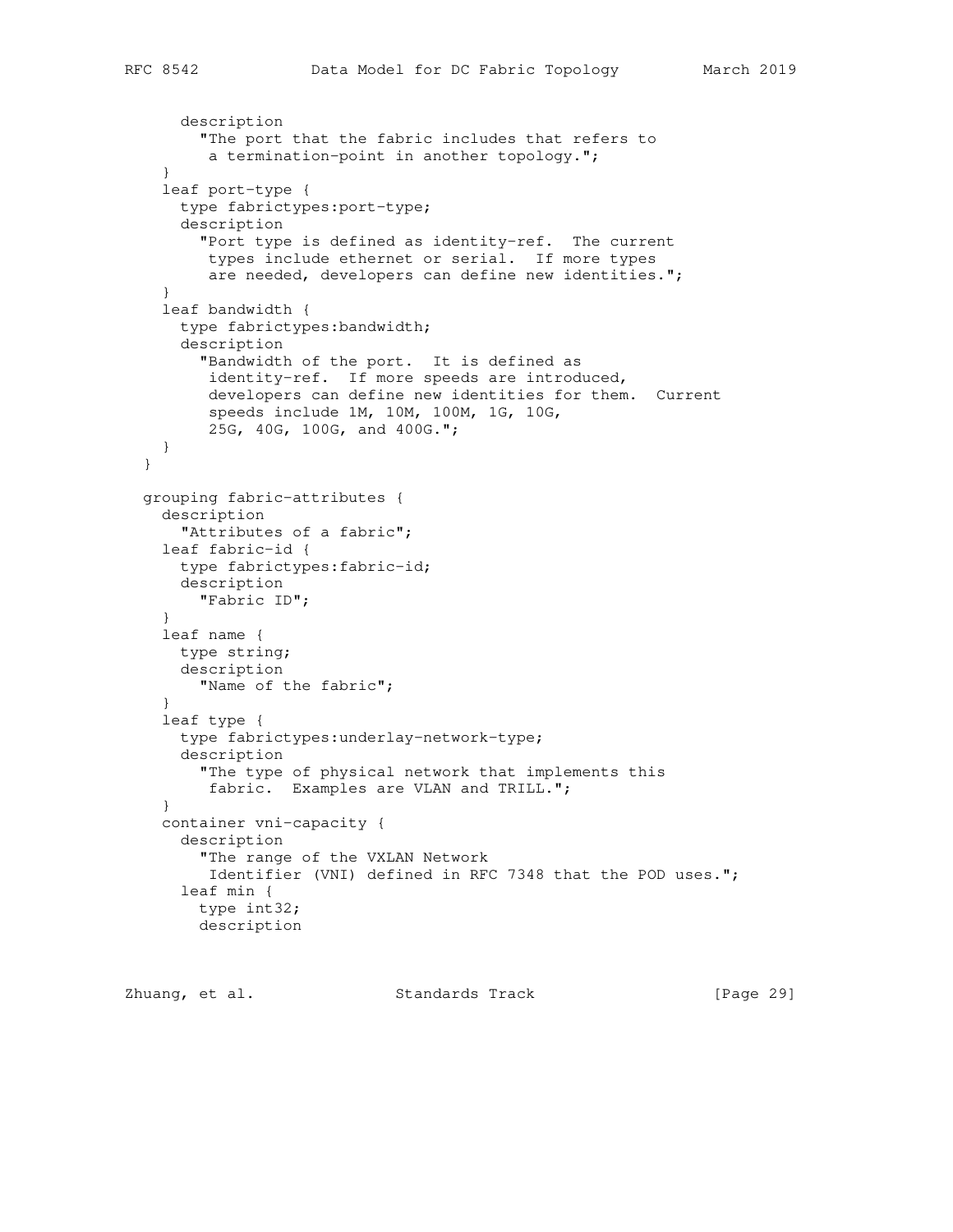```
 "The lower-limit VNI.";
     }
     leaf max {
      type int32;
       description
         "The upper-limit VNI.";
     }
   }
   leaf description {
    type string;
    description
      "Description of the fabric";
   }
   container options {
    description
       "Options of the fabric";
    uses fabric-options;
   }
   list device-nodes {
    key "device-ref";
    description
      "Device nodes that are included in a fabric.";
    uses device-attributes;
   }
   list device-links {
    key "link-ref";
    description
       "Links that are included within a fabric.";
     uses link-attributes;
   }
   list device-ports {
    key "port-ref";
    description
      "Ports that are included in the fabric.";
    uses port-attributes;
   }
 }
 // augment statements
 augment "/nws:networks/nws:network/nws:network-types" {
  description
    "Introduce a new network type for fabric-based logical
     topology";
  uses fabric-network-type;
 }
```
Zhuang, et al. Standards Track [Page 30]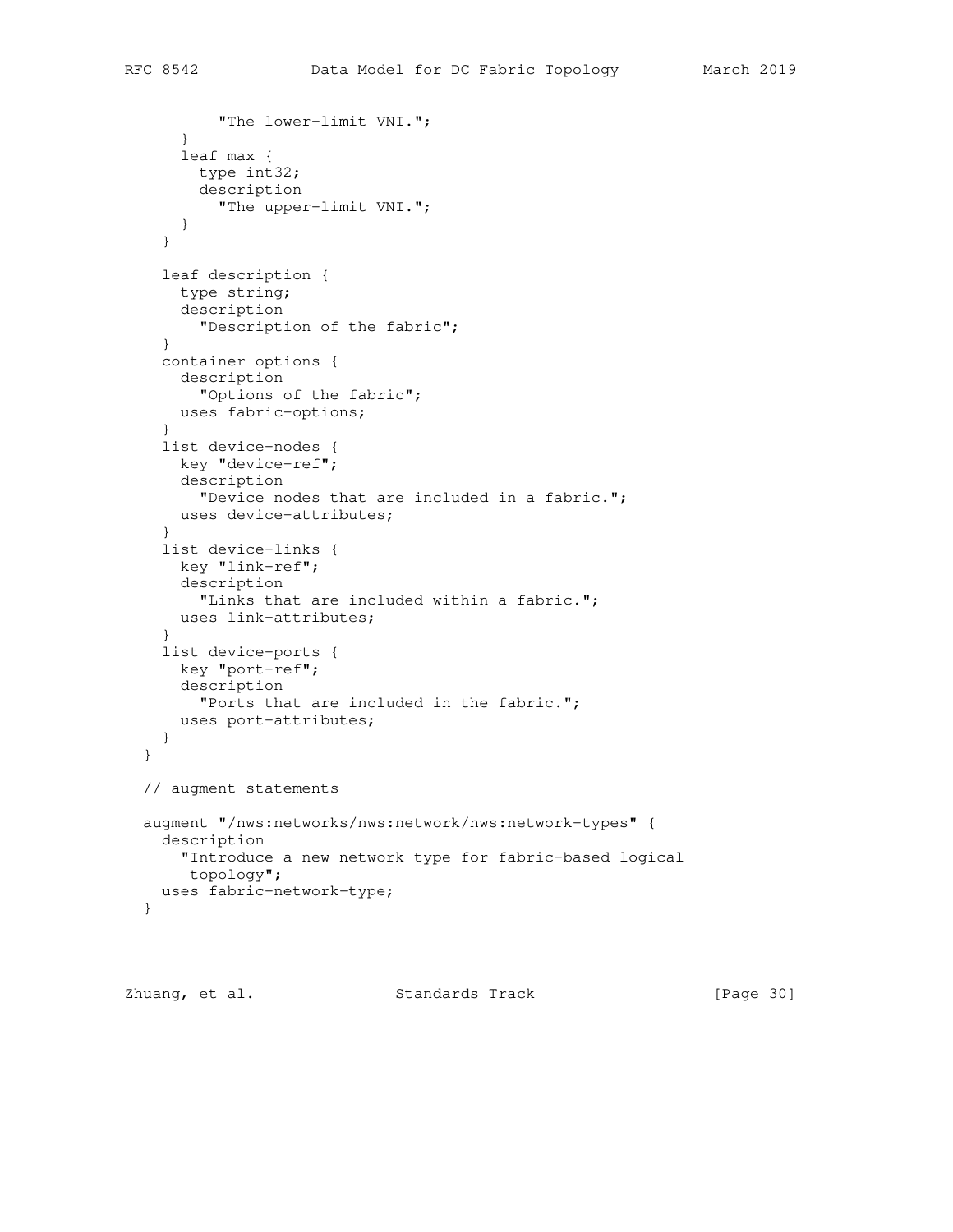```
 augment "/nws:networks/nws:network/nws:node" {
     when '/nws:networks/nws:network/nws:network-types'
       + '/sfabric:fabric-network' {
      description
        "Augmentation parameters apply only for
         networks with fabric topology.";
     }
     description
      "Augmentation for fabric nodes.";
    container fabric-attributes-state {
      description
        "Attributes for a fabric network";
      uses fabric-attributes;
    }
   }
}
<CODE ENDS>
```
Zhuang, et al. Standards Track [Page 31]